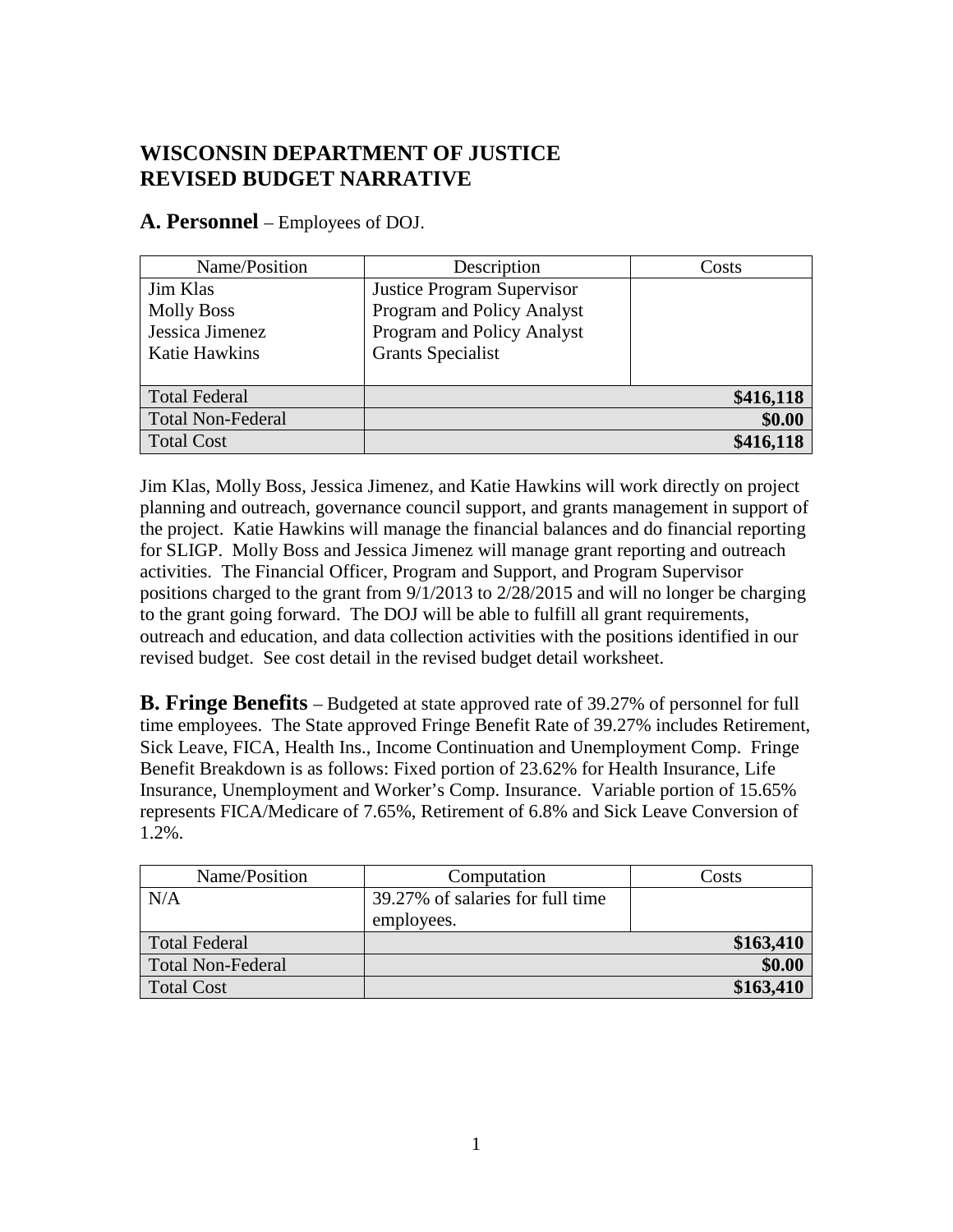**C. Travel** – All travel is budgeted at state approved rates. The budget includes staff training and development as federal conferences or trainings become available. It includes costs for staff to travel statewide and meet with locals. It includes planning meeting costs for the Nationwide Public Safety Broadband Network Subcommittee meetings. Travel reimbursement consists of flights, lodging, meals, parking, and personnel vehicle mileage reimbursement expenses.

| Purpose                                                        | Location   | Description                              |           |
|----------------------------------------------------------------|------------|------------------------------------------|-----------|
| <b>Broadband Training for</b>                                  | <b>TBD</b> | Training for DOJ Staff                   |           |
| staff                                                          |            |                                          |           |
| Staff meetings around state                                    | <b>TBD</b> | Meeting with locals based on             |           |
|                                                                |            | state travel rates.                      |           |
| National Trainings,                                            | TBD        | Anticipated federal conferences          |           |
| FirstNet meetings, national                                    |            | and trainings relating to                |           |
| conferences                                                    |            | Broadband.                               |           |
|                                                                |            |                                          |           |
|                                                                |            |                                          |           |
| <b>National Public Safety</b><br><b>Broadband Subcommittee</b> | Quarterly  | NPSBN meetings. Reimburse<br>for meeting |           |
| and Interoperability                                           |            |                                          |           |
| <b>Council Meetings- Match</b>                                 |            |                                          |           |
|                                                                | <b>TBD</b> | Regional meetings 3.5 times per          |           |
| Regional Broadband                                             |            | year (avg.) for 4.5 years mileage        |           |
| Council Meetings – Match                                       |            | reimbursement                            |           |
|                                                                |            |                                          |           |
| <b>Total Federal</b>                                           |            |                                          | \$75,697  |
| <b>Total Non-Federal</b>                                       |            |                                          | \$221,616 |
| <b>Total Cost</b>                                              |            |                                          | \$297,313 |

### **D. Equipment**

| Item                 | Computation | Costs  |
|----------------------|-------------|--------|
| N/A                  |             |        |
| <b>Total Federal</b> |             | \$0.00 |
| Total Non-Federal    |             | \$0.00 |
| <b>Total Cost</b>    |             | \$0.00 |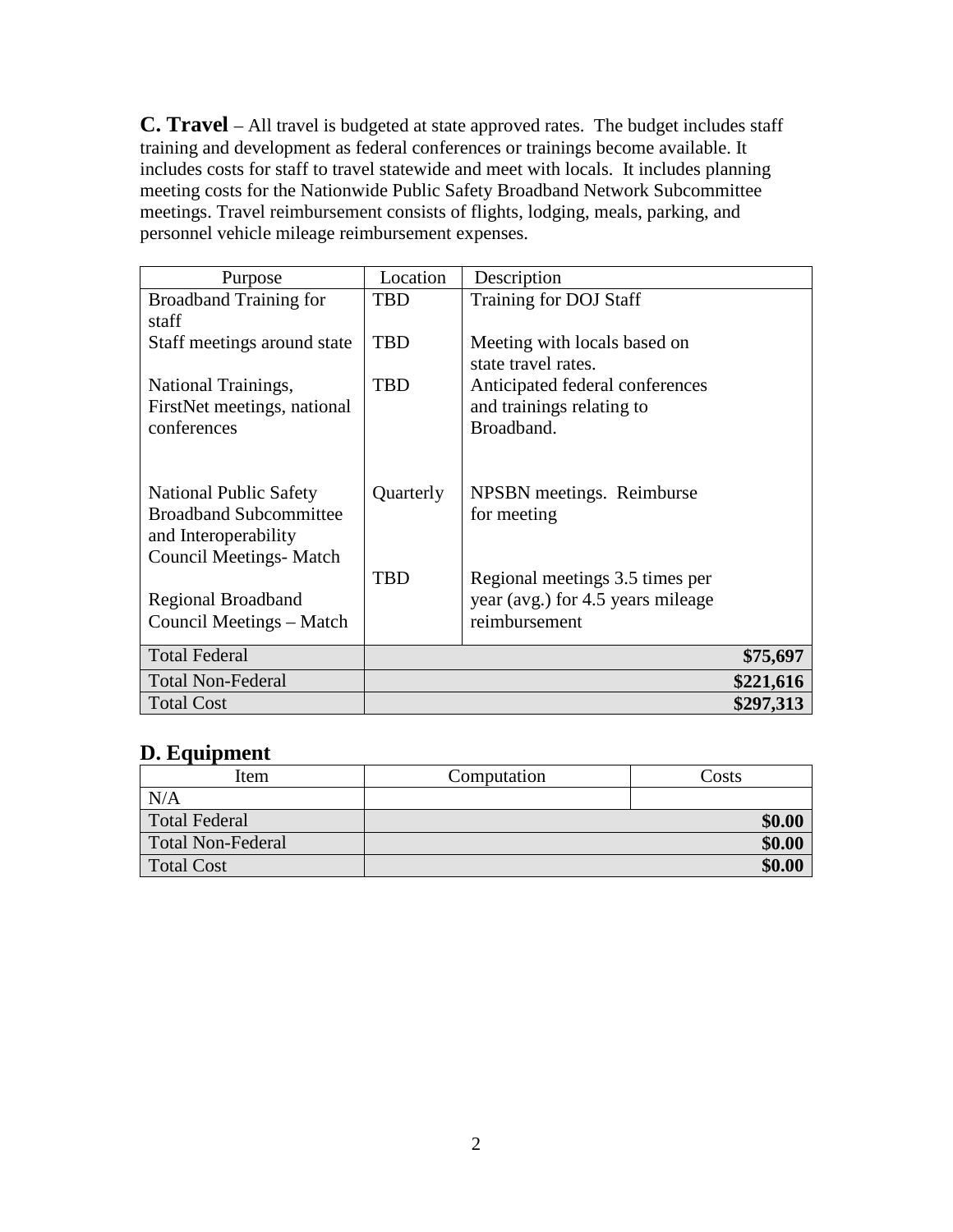**E. Supplies** – Costs are allocated so that only costs associated with the project are charged to this grant. Office supplies and copying costs are no longer included in the budget as there have been no previous charges and will not be charges for these items going forward.

| Description                                         |
|-----------------------------------------------------|
| Based on usage                                      |
| Based on daily color printing usage. Copies will be |
| used for meetings                                   |
| When needed and only portion related to project     |
| Cubicle cost and setup charge for 4 staff members.  |
| One-time charge due to office move.                 |
| \$6,457                                             |
| \$0.00                                              |
| \$6,457                                             |
|                                                     |

**F. Contractual** - All contracts will go through state procurement processes.

| Name of Contract               | Description                                          |
|--------------------------------|------------------------------------------------------|
| <b>UW-Extension</b>            | Creation & Management of Logic Model, Creation       |
|                                | and Management of Communications Plan,               |
|                                | Evaluation & Monitoring of Effort, Video             |
|                                | Production, Promotional Print Pieces. UW-            |
|                                | Extension=\$16,153                                   |
| Televate                       | Public Safety Broadband consultation, community      |
|                                | engagement outreach, website and outreach material   |
|                                | development, project support, and data collection    |
|                                | services. Televate=\$630,000                         |
| RIC (Regional Interop. Coord.) | Provide sub grants to 6 local units of government    |
| <b>Grants</b>                  | who will hire part time regional representatives to  |
|                                | provide local coordination. The RIC's provide local  |
|                                | coordination by attending and contributing input to  |
|                                | the 6 regional SCIP councils. The RIC's attend and   |
|                                | give FirstNet updates along with soliciting feedback |
|                                | from locals for FirstNet data collection. The RIC's  |
|                                | also attend additional local stakeholder meetings in |
|                                | their regions when invited for FirstNet outreach and |
|                                | education.                                           |
|                                | Dane County=\$210,645                                |
|                                | NC WI Regional Planning Commission=\$86,985          |
|                                | Calumet County=\$172,585                             |
|                                | Douglas County=\$86,985                              |
|                                | WC WI Regional Planning=\$86,985                     |
|                                | City of Milwaukee=\$172,585                          |
| <b>Total Federal</b>           | \$1,462,923                                          |
| <b>Total Non-Federal</b>       | \$0.00                                               |
| <b>Total Cost</b>              | \$1,462,923                                          |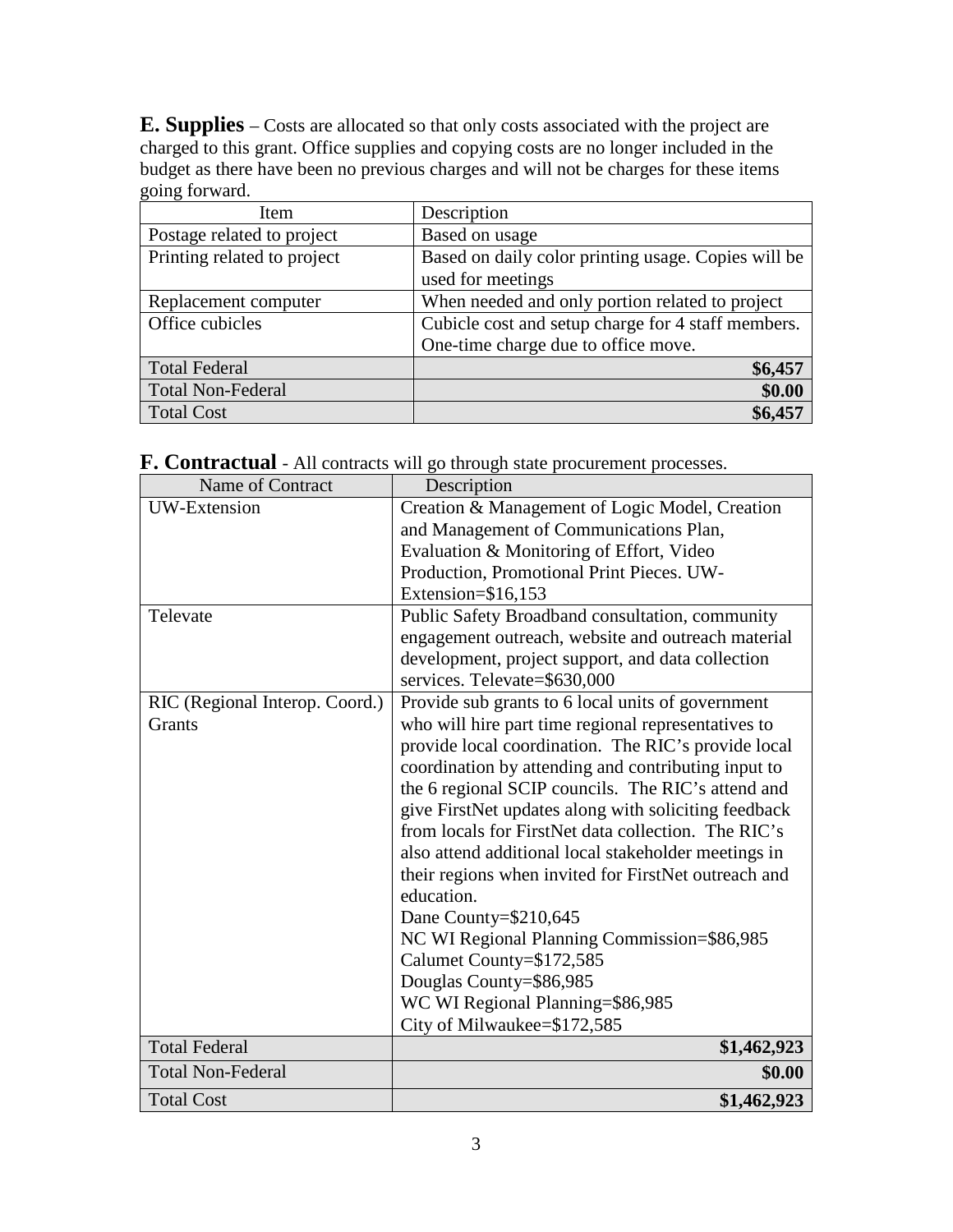**G. Construction** - As a rule, construction costs are not allowable. In some cases, minor repairs or renovations may be allowable. Check with the program office before budgeting funds in this category.

| Item                     | Computation | Costs  |
|--------------------------|-------------|--------|
| N/A                      |             |        |
| <b>Total Federal</b>     |             | \$0.00 |
| <b>Total Non-Federal</b> |             | \$0.00 |
| Total Cost               |             | \$0.00 |

## **H. Other Costs** -

| Description                         | Description                                        |
|-------------------------------------|----------------------------------------------------|
| Phone Service related to project    | Annual cost per FTE                                |
| Email service related to project    | Annual cost per FTE                                |
| Fleet service related to project    | Based on usage, Fleet service will be used by      |
|                                     | approved state employees who wish to use a state   |
|                                     | owned vehicle to attend meetings, conferences,     |
|                                     | training etc. The employee will not receive travel |
|                                     | reimbursement for mileage                          |
| Office space rent                   | Monthly cost per FTE                               |
| <b>Egrants-Grants Management</b>    | DOJ contractor that provides support for agency    |
| System                              | wide system. Cost to each grant is allocated.      |
| Computer desktop support            | Set cost per pc is allocated based on agency FTE.  |
|                                     | Allocation comes from an agency who provides       |
|                                     | this central service.                              |
| <b>Insurance</b> - Property         | Annual cost per FTE                                |
| Insurance-Workers Comp,             | Allocated cost and only portion related to project |
| Liability, Property                 |                                                    |
| <b>State Controller's Office</b>    | Enterprise financial services and cash management  |
| <b>OSER</b>                         | Annual cost per FTE                                |
| <b>Regional Outreach</b>            | Attendee salary in kind match                      |
| meetings/Tribal Outreach to 11      |                                                    |
| tribes/Meetings with stakeholders   |                                                    |
| Regional Broadband Council          | Attendee salary in kind match                      |
| Meetings – Match                    |                                                    |
| <b>Interop Council Meetings and</b> | Attendee salary in kind match                      |
| Workgroups - Match                  |                                                    |
| Nationwide Public Safety            | Attendee salary in kind match                      |
| <b>Broadband Network</b>            |                                                    |
| Subcommittee - Match                |                                                    |
| <b>Total Federal</b>                | \$57,061                                           |
| <b>Total Non-Federal</b>            | \$352,205                                          |
| <b>Total Cost</b>                   | \$409,266                                          |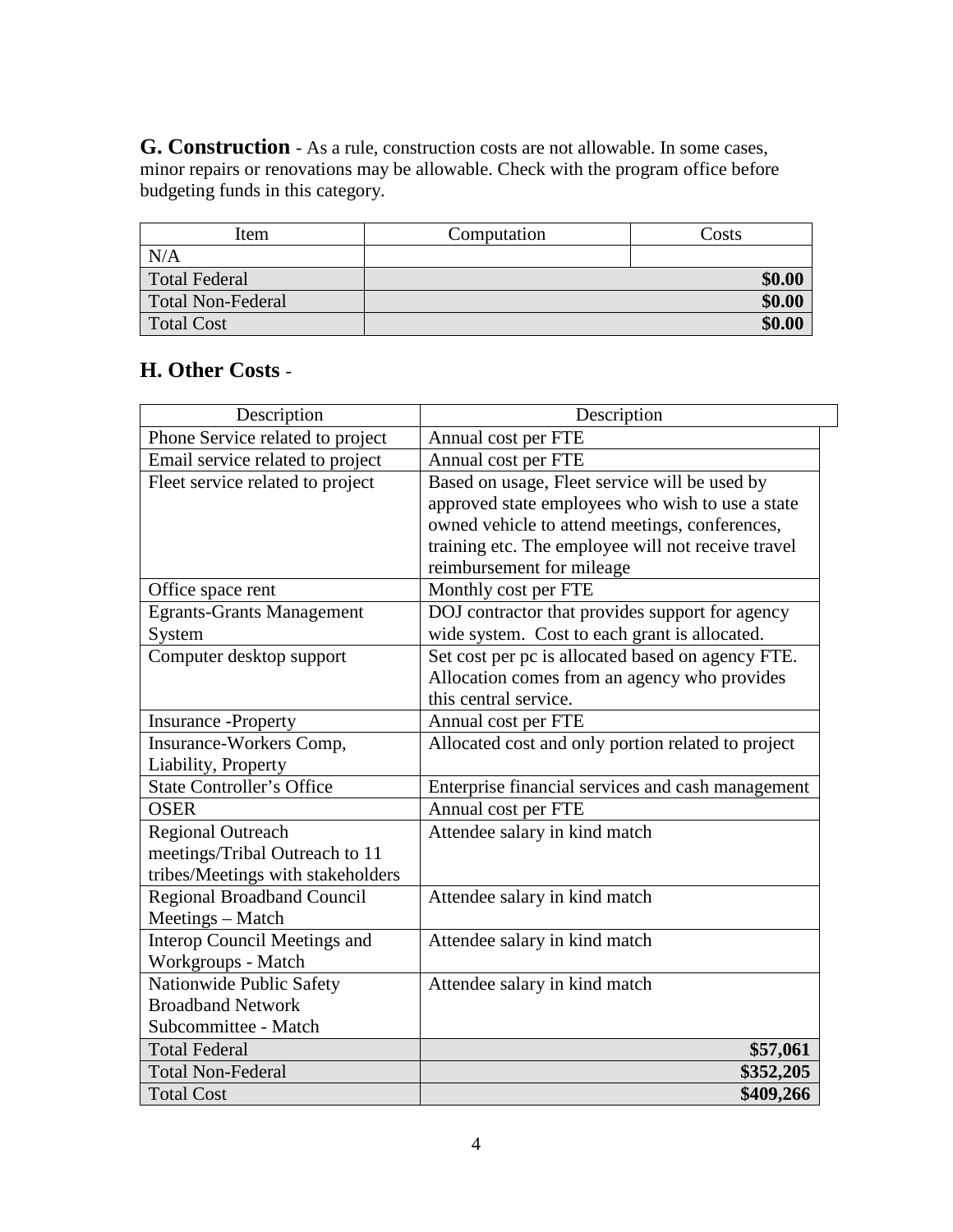# **I. Indirect Costs** - Federally approved indirect cost rate of 27.22%.

| Description               | Computation      | Costs                       |
|---------------------------|------------------|-----------------------------|
| Federal approved indirect | 27.22% times the | Indirect is used for Agency |
| rate of 27.22%.           | total salary.    | <b>Support Services</b>     |
| <b>Total Federal</b>      |                  | \$113,267                   |
| <b>Total Non-Federal</b>  |                  | \$0.00                      |
| <b>Total Cost</b>         |                  | \$113,267                   |

## **BUDGET SUMMARY**

| Category                                  | Federal<br><b>Share</b><br>Total | Non<br>Federal<br><b>Share</b><br>Total | <b>Total Cost</b> |  |  |  |
|-------------------------------------------|----------------------------------|-----------------------------------------|-------------------|--|--|--|
| $\mathbf{A}$ .<br>Personnel               | 416,118                          |                                         | 416,118           |  |  |  |
| B. Fringe<br><b>Benefits</b>              | 163,410                          |                                         | 163,410           |  |  |  |
| C. Travel                                 | 75,697                           | 221,616                                 | 297,313           |  |  |  |
| D.<br>Equipment                           |                                  |                                         |                   |  |  |  |
| E. Supplies                               | 6,457                            |                                         | 6,457             |  |  |  |
| $\mathbf{F}$ .<br>Contractual             | 1,462,923                        |                                         | 1,462,923         |  |  |  |
| G.<br>Construction                        |                                  |                                         |                   |  |  |  |
| H. Other                                  | 57,061                           | 352,205                                 | 409,266           |  |  |  |
| <b>Total Direct</b><br>2,181,666<br>Costs |                                  | 573,821                                 | 2,755,487         |  |  |  |
| I. Indirect<br>Costs                      | 113,267                          |                                         | 113,267           |  |  |  |
| Total<br><b>Budgeted</b><br>Costs         | 2,294,933                        | 573,821                                 | 2,868,754         |  |  |  |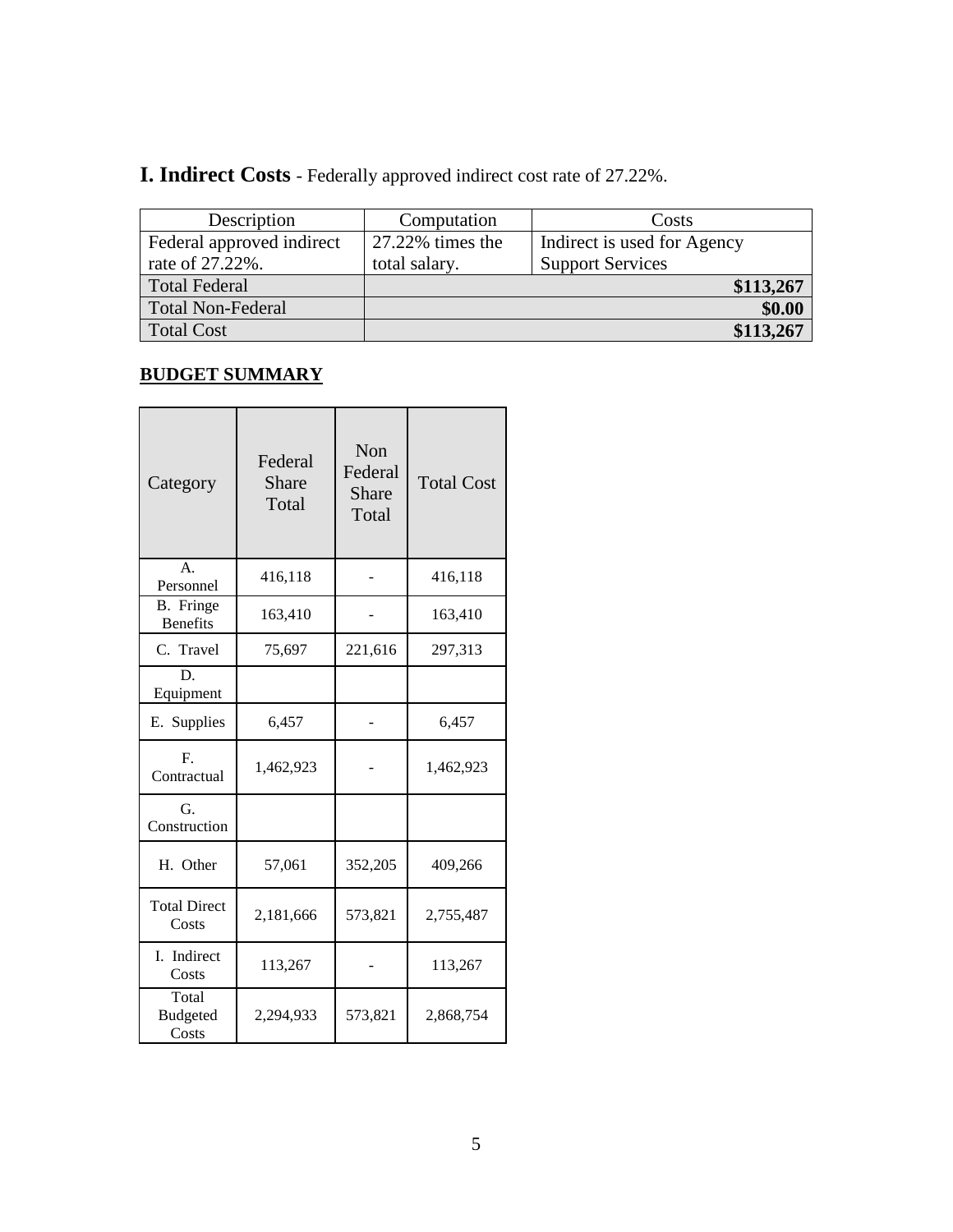| 7/01/2013-06/30/2016                                                                                                                                                                                                                                                                                 | <b>OFFICE OF JUSTICE ASSISTANCE</b><br><b>Budget Detail Worksheet --NTIA Broadband Initiative</b>                       |                                                                                                                                                                                    |                                                                 |                                                              |                                                                                |                                                 |                                                                       |                         |              |                         |
|------------------------------------------------------------------------------------------------------------------------------------------------------------------------------------------------------------------------------------------------------------------------------------------------------|-------------------------------------------------------------------------------------------------------------------------|------------------------------------------------------------------------------------------------------------------------------------------------------------------------------------|-----------------------------------------------------------------|--------------------------------------------------------------|--------------------------------------------------------------------------------|-------------------------------------------------|-----------------------------------------------------------------------|-------------------------|--------------|-------------------------|
|                                                                                                                                                                                                                                                                                                      |                                                                                                                         |                                                                                                                                                                                    |                                                                 | $7/1/13-$<br>12/31/2015<br>Phase 1 -<br><b>Federal Share</b> | 01/01/2015-<br>06/30/2016<br>Phase II -<br>Federal<br><b>Share</b>             | <b>Federal Share</b><br><b>Total</b>            | Phase 1 &<br>Phase 2 -<br><b>Non</b><br>Federal<br><b>Share Total</b> |                         |              |                         |
|                                                                                                                                                                                                                                                                                                      |                                                                                                                         |                                                                                                                                                                                    |                                                                 |                                                              |                                                                                |                                                 |                                                                       |                         |              | over<br>project<br>term |
| Personnel                                                                                                                                                                                                                                                                                            |                                                                                                                         | Staff percentage calcuations                                                                                                                                                       |                                                                 |                                                              |                                                                                |                                                 |                                                                       | hourly rate Total hours |              |                         |
| <b>SWIC</b><br>Shannon Ladwig                                                                                                                                                                                                                                                                        | Program Manager<br>Assistant Program Manager                                                                            | (3120 hours x \$30.5 hour x 50%) for each phase<br>(3120 hours x \$24.24/hour x 50%) for each phase                                                                                |                                                                 | 47,580<br>37,814                                             | 47,580<br>37,814                                                               | 95,160<br>75,629                                | 0.00<br>0.00                                                          | 30.500<br>24.24         | 3120<br>3120 | 50%<br>50%              |
| Derek Veitenheimer                                                                                                                                                                                                                                                                                   | Program Supervisor                                                                                                      | (3120 hours x \$34.088/hour x 15%) for each phase                                                                                                                                  |                                                                 | 15,953                                                       | 15,953                                                                         | 31,906                                          | 0.00                                                                  | 34.088                  | 3120         | 15%                     |
| <b>Katie Hawkins</b>                                                                                                                                                                                                                                                                                 | <b>Grants Specialist</b>                                                                                                | (3120 hours x \$20.985/hour x 15%) for each phase                                                                                                                                  |                                                                 | 9,821                                                        | 9,821                                                                          | 19,642                                          | 0.00                                                                  | 20.985                  | 3120         | 15%                     |
| LTE                                                                                                                                                                                                                                                                                                  | Program Support                                                                                                         | (3120 hours x \$16/hour x 25%) for each phase                                                                                                                                      |                                                                 | 12,480                                                       | 12,480                                                                         | 24,960                                          | 0.00                                                                  | 16                      | 3120         | 25%                     |
| JoEllen Fleming                                                                                                                                                                                                                                                                                      | <b>Grants Specialist</b>                                                                                                | (3120 hours x \$23.940/hour x 15%) for each phase                                                                                                                                  |                                                                 | 11,204                                                       | 11,204                                                                         | 22,408                                          | 0.00                                                                  | 23.940                  | 3120         | 15%                     |
| Darcey Varese                                                                                                                                                                                                                                                                                        | <b>Financial Officer</b>                                                                                                | (3120 hours x \$42.281/hour x 5%) for each phase                                                                                                                                   |                                                                 | 6,596                                                        | 6,596                                                                          | 13,192                                          | 0.00                                                                  | 42.281                  | 3120         | 5%                      |
|                                                                                                                                                                                                                                                                                                      |                                                                                                                         |                                                                                                                                                                                    |                                                                 |                                                              |                                                                                |                                                 |                                                                       |                         |              |                         |
| <b>Total Personnel</b>                                                                                                                                                                                                                                                                               |                                                                                                                         | $FTE==$                                                                                                                                                                            | 1.75                                                            | 141,448                                                      | <b>141,448</b>                                                                 | 282,897                                         | 0.00                                                                  |                         |              | 1.75                    |
| <b>Fringe Benefits</b><br>State approved agency fringe rate:<br>FTE Fringe Benefits<br>includes all staff except<br>David Klein (Program<br>Support)<br><b>LTE Fringe Benefits</b><br>LTE rate for LTE (Program<br>Support).<br><b>Total Fringe</b><br><b>Total Personnel and Fringe</b><br>Indirect | 20.18%                                                                                                                  | 38.58% FTE<br>8.00% ital Fringes<br>Note: Fixed portion of 22.83% for Health Insurance, Life Insurance, Unemployement and Worker's<br>Indirect is used for Agency Support Services | $\sqrt[6]{2}$<br>\$<br>$\sqrt[3]{2}$<br>$\sqrt[3]{\frac{1}{2}}$ | $49,756$ \$<br>$998$ \$<br>$50,754$ \$<br>28,544             | $49,756$ \\$<br>$998$ \$<br>$50,754$ \$<br>$192,203$ \$ $192,203$ \$<br>28,544 | 99,512<br>1,997<br>101,509<br>384,405<br>57,089 | \$0.00<br>\$0.00<br>\$0.00<br>0.00<br>0.00<br>0.00                    |                         |              |                         |
|                                                                                                                                                                                                                                                                                                      | ot total salary                                                                                                         |                                                                                                                                                                                    |                                                                 |                                                              |                                                                                |                                                 |                                                                       |                         |              |                         |
| <b>Total Indirect</b><br><b>Travel</b>                                                                                                                                                                                                                                                               |                                                                                                                         |                                                                                                                                                                                    |                                                                 | 28,544                                                       | 28,544                                                                         | 57,089                                          | 0.00                                                                  |                         |              |                         |
|                                                                                                                                                                                                                                                                                                      | Broadband training for staff-TE est. 2 out of state (\$500 flight, \$300 room, \$200 meals, \$50 incidentals) x2 people | In-state Training-est. (250 miles x .485/mi. + \$70 overnight + \$50 meals) *2 staff X 2 trainings                                                                                 |                                                                 | 2,100<br>483                                                 | 2,100<br>483                                                                   | 4,200<br>965                                    | 0.00<br>0.00                                                          |                         |              |                         |
| Staff meetings around state                                                                                                                                                                                                                                                                          | travel and meals using approved state rates                                                                             | 229 miles r.t. x .485/mil. x est. 20 meetings over 3 yrs.                                                                                                                          |                                                                 | 1,111                                                        | 1,111                                                                          | 2,221                                           | 0.00                                                                  | 229.000                 | 0.485        | 10.00                   |
|                                                                                                                                                                                                                                                                                                      |                                                                                                                         | 20 mtgs. X \$9 lunch while in travel status                                                                                                                                        |                                                                 | 90                                                           | 90                                                                             | 180                                             | 0.00                                                                  | 9                       |              | 1 <sup>C</sup>          |
|                                                                                                                                                                                                                                                                                                      |                                                                                                                         | 10 overnight stays *\$70 each                                                                                                                                                      |                                                                 | 350                                                          | 350                                                                            | 700                                             | 0.00                                                                  | 70                      |              |                         |
|                                                                                                                                                                                                                                                                                                      | Authorized Pre Award Training Flight, meals, lodging, for 10 staff to attend training in St Louis                       |                                                                                                                                                                                    |                                                                 | 8,087                                                        | 0.00                                                                           | 8,087                                           | 0.00                                                                  |                         |              |                         |
| Required Fed Trng.-TBD<br>National Conference-TBD                                                                                                                                                                                                                                                    | Exact amounts to be determined<br>Public Safety Wireless Broadband Workgroup-monthly meetings                           | (est. \$500 flight, \$150 room x 3 days, meals \$200, incidentals \$50) x 3 staff-ESTIMATE ONE CONF. PER PPHASE, TO<br>lunch \$9 x 20 members x 36 mtgs.                           |                                                                 | 556<br>557<br>3,240                                          | 2,600<br>2,600<br>3,240                                                        | 3,156<br>3,157<br>6,480                         | 0.00<br>0.00<br>0.00                                                  |                         |              |                         |

| 7/01/2013-06/30/2016                                                                                             | <b>Budget Detail Worksheet -- NTIA Broadband Initiative</b>                                                                                                                                                                   |                                                                   |                                                                                                                          |                                                                                                        |                         |                         |                   |           |                                                                                                                                                                                                                                                                                    |                                                                  |                                                |
|------------------------------------------------------------------------------------------------------------------|-------------------------------------------------------------------------------------------------------------------------------------------------------------------------------------------------------------------------------|-------------------------------------------------------------------|--------------------------------------------------------------------------------------------------------------------------|--------------------------------------------------------------------------------------------------------|-------------------------|-------------------------|-------------------|-----------|------------------------------------------------------------------------------------------------------------------------------------------------------------------------------------------------------------------------------------------------------------------------------------|------------------------------------------------------------------|------------------------------------------------|
|                                                                                                                  |                                                                                                                                                                                                                               | $7/1/13-$<br>12/31/2015<br><b>Phase 1</b><br><b>Federal Share</b> | 01/01/2015<br>06/30/2016<br>Phase II -<br>Federal<br><b>Share</b>                                                        | Phase 1 &<br>Phase 2 -<br>Non<br><b>Federal Share</b><br>Federal<br><b>Total</b><br><b>Share Total</b> |                         |                         | <b>Total Cost</b> |           |                                                                                                                                                                                                                                                                                    |                                                                  |                                                |
| Personnel                                                                                                        | Staff percentage calcuations                                                                                                                                                                                                  |                                                                   |                                                                                                                          |                                                                                                        | hourly rate Total hours | over<br>project<br>tern |                   |           |                                                                                                                                                                                                                                                                                    | <b>WI REVISED 4.5 Year Budget</b>                                |                                                |
| SWIC                                                                                                             | Program Manager<br>(3120 hours x \$30.5 hour x 50%) for each phase                                                                                                                                                            | 47,580                                                            | 47,580                                                                                                                   | 95,160                                                                                                 | 30.500                  | 3120<br>50%             |                   | 95,160.00 | Category                                                                                                                                                                                                                                                                           | <b>Detailed Description of Budget (for full</b><br>grant period) | <b>Breakdown of Costs</b><br>Variance          |
| Shannon Ladwig                                                                                                   | Assistant Program Manager<br>(3120 hours x \$24.24/hour x 50%) for each phase                                                                                                                                                 | 37,814                                                            | 37,814                                                                                                                   | 75,629                                                                                                 | 24.24<br>0.00           | 3120<br>50%             |                   | 75,628.80 | a. Personnel<br>Justice Program                                                                                                                                                                                                                                                    | <b>Total Cost</b><br>Quantity Unit Cost                          | Federal Non-Federal                            |
| Derek Veitenheimer                                                                                               | Program Supervisor<br>(3120 hours x \$34.088/hour x 15%) for each phase                                                                                                                                                       | 15,953                                                            | 15,953                                                                                                                   | 31,906                                                                                                 | 34.088<br>ი იი          | 3120<br>15%             |                   | 31,906.37 | Supervisor(SWIC)<br>$(9360$ hours x \$35 x 50%)                                                                                                                                                                                                                                    | \$36,400<br>\$163,800                                            | \$163,800                                      |
|                                                                                                                  |                                                                                                                                                                                                                               |                                                                   |                                                                                                                          |                                                                                                        |                         |                         |                   |           | Program and Policy Analyst                                                                                                                                                                                                                                                         |                                                                  |                                                |
| Katie Hawkins                                                                                                    | <b>Grants Specialist</b><br>(3120 hours x \$20.985/hour x 15%) for each phase                                                                                                                                                 | 9,821                                                             | 9,821                                                                                                                    | 19,642                                                                                                 | 20.985<br>0.00          | 3120<br>15%             |                   | 19,641.96 | $(9360$ hours x \$23 x 50%)<br>Program and Policy Analyst                                                                                                                                                                                                                          | \$23,920<br>\$107,640                                            | \$107,640                                      |
| LTE                                                                                                              | Program Support<br>(3120 hours x \$16/hour x 25%) for each phase                                                                                                                                                              | 12,480                                                            | 12,480                                                                                                                   | 24,960                                                                                                 | 0.00<br>16              | 3120<br>25%             |                   | 24,960.00 | (9360 hours x \$24.483 x 50%)<br><b>Grants Specialist</b>                                                                                                                                                                                                                          | \$25,462<br>\$114,579                                            | \$114,579                                      |
| JoEllen Fleming                                                                                                  | <b>Grants Specialist</b><br>$(3120$ hours x \$23.940/hour x 15%) for each phase                                                                                                                                               | 11,204                                                            | 11,204                                                                                                                   | 22,408                                                                                                 | 23.940<br>0.00          | 3120<br>15%             |                   | 22,407.84 | $(9360$ hours x \$26 x 10%)<br><b>Financial Officer</b>                                                                                                                                                                                                                            | \$5,408<br>\$24,336                                              | \$24,336                                       |
| Darcey Varese                                                                                                    | <b>Financial Officer</b><br>$(3120$ hours x \$42.281/hour x 5%) for each phase                                                                                                                                                | 6,596                                                             | 6,596                                                                                                                    | 13,192                                                                                                 | 42.281<br>0.00          | 3120                    |                   | 13,191.67 | Position will not be filled for Phase 2<br>Program Support<br>Position will not be filled for Phase 2                                                                                                                                                                              | \$2,638<br>\$998                                                 | \$2,638<br>\$998                               |
|                                                                                                                  |                                                                                                                                                                                                                               |                                                                   |                                                                                                                          |                                                                                                        |                         |                         |                   |           | Program Supervisor<br>Position will not be filled for Phase 2                                                                                                                                                                                                                      | \$2,127                                                          | \$2,127                                        |
|                                                                                                                  | $FTE == >$                                                                                                                                                                                                                    |                                                                   |                                                                                                                          |                                                                                                        |                         |                         |                   |           | <b>Total Personnel</b>                                                                                                                                                                                                                                                             | \$416,118                                                        | $ $0]$ $$133,221]$<br>\$416,118                |
| <b>Total Personnel</b>                                                                                           |                                                                                                                                                                                                                               | 141,448                                                           | $-141,448$                                                                                                               | 282,897                                                                                                |                         |                         |                   | 282,89    | . Fringe Benefits                                                                                                                                                                                                                                                                  | Quantity Unit Cost<br><b>Total Cost</b>                          | Federal Non-Federal                            |
| <b>Fringe Benefits</b><br>State approved agency fringe rate:<br>FTE Fringe Benefits<br>includes all staff except |                                                                                                                                                                                                                               |                                                                   |                                                                                                                          |                                                                                                        |                         |                         |                   |           | Fixed portion of 23.62% for Health Insurance Life<br>Insurance, Unemployment and Worker's Comp<br>State approved agency fringe<br>Insurance.FICA/Medicare of 7.65%. Retirement of<br>rate: FTE Fringe Benefits<br>6.8% and Sick Leave Conversion of 1.2%<br>includes all staff.    | \$163,410<br>4.5 years<br>39.27%                                 | \$163,410                                      |
| David Klein (Program<br>Support)                                                                                 | 38.58% FTE                                                                                                                                                                                                                    | 49,756 \$                                                         | 49,756 $\frac{1}{3}$                                                                                                     | 99,512                                                                                                 | \$0.00                  |                         |                   |           |                                                                                                                                                                                                                                                                                    |                                                                  |                                                |
| <b>LTE Fringe Benefits</b><br>LTE rate for LTE (Program                                                          |                                                                                                                                                                                                                               |                                                                   |                                                                                                                          |                                                                                                        |                         |                         |                   |           |                                                                                                                                                                                                                                                                                    |                                                                  |                                                |
| Support).                                                                                                        | 8.00% ital Fringes<br>Note: Fixed portion of 22.83% for Health Insurance, Life Insurance, Unemployement and Worker's                                                                                                          | $998$ \ \$                                                        | 998                                                                                                                      | 1,997                                                                                                  | \$0.00<br>\$0.00        |                         |                   |           | <b>Total Fringe Benefits</b>                                                                                                                                                                                                                                                       | \$163,410                                                        | \$61,901<br>\$163,410                          |
|                                                                                                                  |                                                                                                                                                                                                                               |                                                                   |                                                                                                                          |                                                                                                        |                         |                         |                   |           | c. Travel                                                                                                                                                                                                                                                                          | <b>Total Cost</b><br><b>Quantity</b> Unit Cost                   | Federal Non-Federal                            |
| <b>Total Fringe</b>                                                                                              |                                                                                                                                                                                                                               |                                                                   | $\begin{array}{ c c c c c c } \hline \textbf{50,754} & \textbf{\$} & \textbf{50,754} & \textbf{\$} \ \hline \end{array}$ | $\overline{\hspace{15pt}\phantom{1}\hspace{15pt}\mathsf{101,509}}\hspace{15pt}$                        | 0.00                    |                         |                   | 101,509   | est. 4 out of state (\$600 flight, \$450 room, \$200<br>Broadband Training for staff-<br>meals, \$50 incidentals) x 3 people                                                                                                                                                       | \$3,900.00<br>\$15,600                                           | \$15,600                                       |
|                                                                                                                  |                                                                                                                                                                                                                               |                                                                   |                                                                                                                          |                                                                                                        |                         |                         |                   |           | travel and meals using approved state rate. 230                                                                                                                                                                                                                                    |                                                                  |                                                |
|                                                                                                                  |                                                                                                                                                                                                                               |                                                                   |                                                                                                                          |                                                                                                        |                         |                         |                   |           | Staff meetings around the state miles r.t. x .51/mile x 81 meetings over 4.5 yrs.                                                                                                                                                                                                  | \$117<br>\$9,477                                                 | \$9,477                                        |
| <b>Total Personnel and Fringe</b>                                                                                |                                                                                                                                                                                                                               |                                                                   | $\frac{192,203}{5}$ 192,203 \$                                                                                           | 384,405                                                                                                | 0.00                    |                         |                   | 384,405   | 30 meetings x \$9 lunch while in travel status                                                                                                                                                                                                                                     | \$270                                                            | \$270                                          |
|                                                                                                                  |                                                                                                                                                                                                                               |                                                                   |                                                                                                                          |                                                                                                        |                         |                         |                   |           | 5 overnight stays at \$70 each                                                                                                                                                                                                                                                     | \$350<br>\$70                                                    | \$350                                          |
| Indirect                                                                                                         | 20.18%<br>Indirect is used for Agency Support Services                                                                                                                                                                        | 28,544                                                            | 28,544                                                                                                                   | 57,089                                                                                                 | 0.00                    |                         |                   |           | Flights, meals, lodging, for 3 staff members. 3 staff at<br>average cost of travel of \$833/trip. Trainings and<br>National Trainings, FirstNet<br>meetings may consist of SPOC meetings, Region V<br>meetings, and Association<br>meetings, and Association meetings.<br>meetings | \$2,500<br>\$50,000                                              | \$50,000                                       |
|                                                                                                                  | ot total salary                                                                                                                                                                                                               |                                                                   |                                                                                                                          |                                                                                                        |                         |                         |                   |           | National Public Safety<br><b>Broadband Network</b><br>15 members x 12 meetings(4.5 yrs.) avg. 70/mile<br>Subcommittee- Qtrly. Meetings roundtrip at state mileage rate of .51/mi                                                                                                   | \$0.51<br>12,804<br>\$6,530                                      | \$6,530                                        |
|                                                                                                                  |                                                                                                                                                                                                                               |                                                                   |                                                                                                                          |                                                                                                        |                         |                         |                   |           | 216 council members meeting 3 times per year x 4.5<br>years. Avg. 70/mile roundtrip at state mileage rate of<br>Regional Broadband Council<br>51/mi                                                                                                                                | 204,120<br>\$0.51<br>\$104,101                                   | \$104,101                                      |
| <b>Total Indirect</b><br>Travel                                                                                  |                                                                                                                                                                                                                               | 28,544                                                            | $\overline{\textcolor{blue}{28,544}}$                                                                                    | $\overline{\textbf{57,089}}$                                                                           | 0.00                    |                         |                   | 57,089    | <b>Total Travel</b>                                                                                                                                                                                                                                                                | \$186,328                                                        | \$110,631<br>\$87,781<br>\$75,697              |
|                                                                                                                  |                                                                                                                                                                                                                               |                                                                   |                                                                                                                          |                                                                                                        |                         |                         |                   |           | l. Equipment                                                                                                                                                                                                                                                                       | Total Cost<br>Unit Cost<br>Quantity                              | Federal Non-Federal                            |
|                                                                                                                  | Broadband training for staff-TE est. 2 out of state (\$500 flight, \$300 room, \$200 meals, \$50 incidentals) x2 people<br>In-state Training-est. (250 miles x .485/mi. + \$70 overnight + \$50 meals) *2 staff X 2 trainings | 2,100<br>483                                                      | 2,100                                                                                                                    | 4,200<br>965                                                                                           | 0.00<br>n nr            |                         |                   |           | <b>Total Equipmen</b>                                                                                                                                                                                                                                                              |                                                                  |                                                |
|                                                                                                                  |                                                                                                                                                                                                                               |                                                                   |                                                                                                                          |                                                                                                        |                         |                         |                   |           | e. Supplies<br>copying- Black and White                                                                                                                                                                                                                                            | <b>Total Cost</b><br><b>Quantity</b> Unit Cost                   | Federal Non-Federal                            |
|                                                                                                                  | Staff meetings around state travel and meals using approved state rates 229 miles r.t. x .485/mil. x est. 20 meetings over 3 yrs.                                                                                             | 1,111                                                             | 1,111                                                                                                                    | 2,221                                                                                                  | 229.000<br>0.00         | 0.485<br>10.00          |                   |           | \$20/mo. X 54 mos. X #FTE (1.6)                                                                                                                                                                                                                                                    | \$1,728<br>\$20                                                  | \$1,728                                        |
|                                                                                                                  | 20 mtgs. X \$9 lunch while in travel status                                                                                                                                                                                   | 901                                                               |                                                                                                                          | 180                                                                                                    | 0.00                    | 10                      |                   |           | <b>Office Supplies</b><br>\$50/mo x 54 mos. x #FTE (1.6)                                                                                                                                                                                                                           | \$4,320<br>\$50                                                  | \$4,320                                        |
|                                                                                                                  |                                                                                                                                                                                                                               |                                                                   |                                                                                                                          |                                                                                                        |                         |                         |                   |           | Printing - Color<br>Paper, Toner, Maintenance                                                                                                                                                                                                                                      |                                                                  |                                                |
|                                                                                                                  | 10 overnight stays *\$70 each                                                                                                                                                                                                 | 350                                                               | 350                                                                                                                      | 700                                                                                                    | 70<br>0.00              |                         |                   |           | \$40/mo x 54 mo x #FTE (1.6)<br>postage                                                                                                                                                                                                                                            | \$3,456<br>\$40                                                  | \$3,456                                        |
|                                                                                                                  |                                                                                                                                                                                                                               |                                                                   |                                                                                                                          |                                                                                                        |                         |                         |                   |           | $$15/mo \times 54/mos \times #FTE (1.6)$<br>Computer                                                                                                                                                                                                                               | \$1,296<br>\$15                                                  | \$1,296                                        |
|                                                                                                                  | Authorized Pre Award Training Flight, meals, lodging, for 10 staff to attend training in St Louis                                                                                                                             | 8,087                                                             | 0.00                                                                                                                     | 8,087                                                                                                  | 0.00                    |                         |                   |           | \$1500/4yrs per FTE (1.6)<br>4- Year Replacement Cycle                                                                                                                                                                                                                             | \$1,500<br>\$2,400                                               | \$2,400                                        |
| Required Fed Trng.-TBD                                                                                           | Exact amounts to be determined                                                                                                                                                                                                | 556                                                               | 2,600                                                                                                                    | 3,156                                                                                                  | 0.00                    |                         |                   |           | Cubicle cost and setup charge for 4 staff members.<br>One-time charge due to office move.<br><b>Office Cubicles</b>                                                                                                                                                                | \$389<br>\$1,557                                                 | \$1,557                                        |
|                                                                                                                  | National Conference-TBD (est. \$500 flight, \$150 room x 3 days, meals \$200, incidentals \$50) x 3 staff-ESTIMATE ONE CONF. PER PPHASE, TO                                                                                   | 557<br>3,240                                                      | 2,600                                                                                                                    | 3,157                                                                                                  | 0.00                    |                         |                   |           | <b>Total Supplies</b><br>f. Contractual                                                                                                                                                                                                                                            | \$14,757<br><b>Total Cost</b><br><b>Quantity</b> Unit Cost       | $-$ \$2,613<br>\$14,757<br>Federal Non-Federal |
|                                                                                                                  | Public Safety Wireless Broadband Workgroup-monthly meetings<br>lunch \$9 x 20 members x 36 mtgs.                                                                                                                              |                                                                   | 3,240                                                                                                                    | 6,480                                                                                                  | 0.00                    |                         |                   |           |                                                                                                                                                                                                                                                                                    |                                                                  |                                                |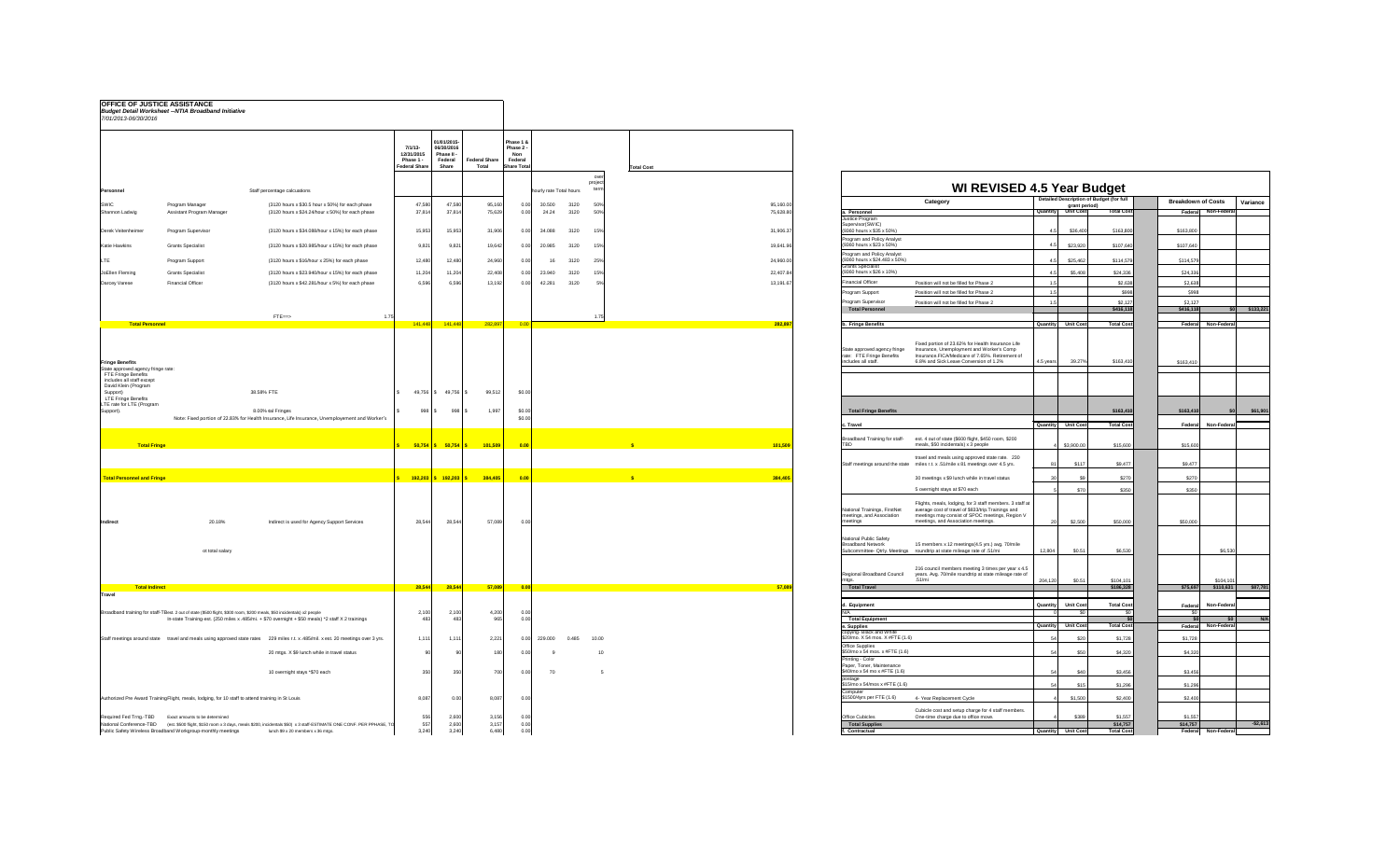| Event<br>Mtgs. 216 council members | # of Miles                                                                                                                                                           | Total<br>Rate               |                                               |          |          |          |          |        |      |    |  |
|------------------------------------|----------------------------------------------------------------------------------------------------------------------------------------------------------------------|-----------------------------|-----------------------------------------------|----------|----------|----------|----------|--------|------|----|--|
| (in 6 regions) meeting 3 times     |                                                                                                                                                                      | 0.51<br>136,080             |                                               | \$69,401 | 0.00     | 0.00     | 0.00     | 69,401 |      |    |  |
| <b>Total Travel</b>                |                                                                                                                                                                      |                             |                                               |          | 16,573   | 12,573   | 29,146   | 69,401 |      |    |  |
| <b>Supplies</b>                    |                                                                                                                                                                      |                             |                                               |          |          |          |          |        |      |    |  |
| office supplies                    | \$50/mo. x 36 mos. x #FTE                                                                                                                                            |                             |                                               |          | 1,575.00 | 1,575.00 | 3,150.00 | 0.00   | 50   | 18 |  |
| copying - Black & White            | \$25/mo. x 36 mos. X #FTE                                                                                                                                            | based on daily usage/rental |                                               |          | 787.50   | 787.50   | 1,575.00 | 0.00   | 25   | 18 |  |
| postage                            | \$15/mo. x 36 mos. X #FTE                                                                                                                                            |                             |                                               |          | 472.50   | 472.50   | 945.00   | 0.00   | 15   | 18 |  |
| Printing - Color                   | Paper, Toner, Maintenance                                                                                                                                            | \$40/mo x 36 mo x FTE       |                                               |          | 1,260.00 | 1,260.00 | 2,520.00 | 0.00   | 40   | 18 |  |
| Computer                           | 4-Year Replacement Cycle                                                                                                                                             | \$1,500/4yrs per FTE        |                                               |          |          | 2,625.00 | 2,625.00 | 0.00   | 1500 |    |  |
|                                    | Formal print jobs/training mate Printing by State Print Center                                                                                                       |                             | Est. based on history see below for breakout. |          | 2,500.00 | 2,500.00 | 5,000.00 | 0.00   |      |    |  |
|                                    | 1,000 tri-fold brochures \$580.00; 600 Training DVD's \$2,100; Printing Training Materials -400 pages, double sided, color, 3-hole punch for multiple events \$2,028 |                             |                                               |          |          |          |          |        |      |    |  |
|                                    | 33 Perfect bound meeting material books-color and black and white \$292; All printing is estimated and the split between phases is not exact.                        |                             |                                               |          |          |          |          |        |      |    |  |

|                                                                                         | Creation & Management of Logic Model = \$54,600<br>Creation and Management of Communications Plan=<br>\$47,250<br>Evaluation<br>& Monitoring of Effort= \$8,880<br>Video Production #1= \$24,000<br>Video #2= \$13,000 |            |                  |                          |                  |                |               |
|-----------------------------------------------------------------------------------------|------------------------------------------------------------------------------------------------------------------------------------------------------------------------------------------------------------------------|------------|------------------|--------------------------|------------------|----------------|---------------|
| <b>UW-Extension</b>                                                                     | Promotional Print Pieces= \$9,254                                                                                                                                                                                      |            | \$156,984        | \$156,984                | \$156,984        |                |               |
| TBD                                                                                     | Community Engagement Outreach on a county by<br>county, multi-county, and regional basis.                                                                                                                              | 100        | \$3,937          | \$393,696                | \$393,696        |                |               |
| RIC (Reg. Interop. Coord.)<br>Grants                                                    | Subgrant Awards                                                                                                                                                                                                        |            |                  | \$820,709                | \$820,709        |                |               |
| Statewide website hosting/TBD                                                           | Website will be developed for the FirstNet initiative.<br>Contract has not been awarded. Website<br>development and support, monthly fee                                                                               | 54         | \$208            | \$11,230                 | \$11,230         |                |               |
| <b>Total Contractual</b>                                                                |                                                                                                                                                                                                                        |            |                  | 1,382,619<br><b>S</b>    | \$1,382,619      |                | \$872,819     |
|                                                                                         |                                                                                                                                                                                                                        |            |                  |                          |                  |                |               |
| g. Construction<br>N/A                                                                  |                                                                                                                                                                                                                        | Quantity   | Unit Cost        | <b>Total Cost</b><br>\$0 | Federal          | Non-Federal    |               |
| <b>Total Construction</b>                                                               |                                                                                                                                                                                                                        |            |                  | \$0                      | \$0              | \$0            | N/A           |
| h. Other                                                                                |                                                                                                                                                                                                                        | Quantity   | <b>Unit Cost</b> | <b>Total Cost</b>        | Federal          | Non-Federal    |               |
| Phones                                                                                  |                                                                                                                                                                                                                        |            |                  |                          |                  |                |               |
| \$367 annual cost per FTE (1.6)<br>Email storage & maintenance<br>\$50/yr per FTE (1.6) |                                                                                                                                                                                                                        | 4.5<br>4.5 | \$367<br>\$50.00 | \$2,642<br>\$360         | \$2,642<br>\$360 |                |               |
| Fleet<br>\$144/yr x FTE (1.6)                                                           | Use and maintenance of State vehicles                                                                                                                                                                                  | 4.5        | \$144.00         | \$1,037                  | \$1,037          |                |               |
| <b>Egrants-Grants Management</b><br>System \$23/mo x #FTE (1.6)                         |                                                                                                                                                                                                                        | 54         | \$23.00          | \$1,987                  | \$1,987          |                |               |
| Office space rent<br>\$515/mo/fte x #FTE x 54 mos.                                      |                                                                                                                                                                                                                        | 54         | \$515.00         | \$44,496                 | \$44,496         |                |               |
| Computer desktop support<br>\$1000/yr x FTE (1.6)                                       | DET desktop support, server backups and application<br>hosting                                                                                                                                                         | 4.5        | \$1,000.00       | \$7,200                  | \$7,200          |                |               |
| Insurance - WC & L<br>\$350/yr x FTE (1.6)                                              | <b>Workers Compensation &amp; Liability</b>                                                                                                                                                                            | 4.5        | \$350            | \$2,520                  | \$2,520          |                |               |
| Insurance- Property<br>\$50/yr x FTE (1.6)<br><b>State Controller's Office</b>          |                                                                                                                                                                                                                        | 4.5        | \$50             | \$360                    | \$360            |                |               |
| \$190/yr x FTE (1.6)                                                                    | Financial Statements, FIRST System                                                                                                                                                                                     | 4.5        | \$190            | \$1,368                  | \$1,368          |                |               |
| <b>OSER</b><br>\$110/yr x FTE (1.6)                                                     | Pct. Of Total Expenditures est. based on history                                                                                                                                                                       | 4.5        | \$110            | \$792                    | \$792            |                |               |
| Data Collection                                                                         | 2685 hours for 1 year x \$35 hr. average                                                                                                                                                                               | 2685       | \$35             | \$93,975                 | \$93,975         |                |               |
| <b>Match Details</b><br>Regional Broadband Council<br>mtgs.                             | 216 Council members will volunteer x 9 hours/person<br>x \$35/hour                                                                                                                                                     | 1944       | \$35             | \$68,040                 |                  | \$68,040       |               |
| Interop. Council Meetings and<br>Workgroups                                             | 15 people x 14 hours/person x \$35/hr.                                                                                                                                                                                 | 210        | \$35             | \$7,350                  |                  | \$7,350        |               |
| National Public Safety<br><b>Broadband Network</b><br>Subcommittee- Qtrly. Meetings     | 15 members x 12 meetings(4.5 yrs.) x 36<br>hours/person x \$35/ hour                                                                                                                                                   | 6480       | \$35             | \$226,800                |                  | \$226,800      |               |
| 60 Regional Outreach meetings/<br>Tribal Outreach to 11 tribes                          | 4600 First Responders in WI reached x 1 hour<br>meeting x \$35/hr. Both Tribal and Outreach meetings<br>are represented in total.                                                                                      | 4600 \$    | 35               | \$161,000                |                  | \$161,000      |               |
| <b>Total Other</b>                                                                      |                                                                                                                                                                                                                        |            |                  | \$619,927                | \$156,737        | \$463,190      | $-$1,181,615$ |
| <b>Total Direct Charges</b>                                                             |                                                                                                                                                                                                                        |            |                  | \$2,783,159              | \$2,209,338      | 573,821<br>- S |               |
| <b>Indirect Costs</b>                                                                   |                                                                                                                                                                                                                        | Quantity   | <b>Unit Cost</b> | <b>Total Cost</b>        | Federal          | Non-Federal    |               |
| <b>Indirect Costs</b><br>20.57% of total salary                                         | Indirect is used for Agency Support Services- Human<br>Resources, general office/agency support                                                                                                                        |            |                  | \$85,595                 | \$85,595         |                |               |
| <b>Total Indirect</b>                                                                   |                                                                                                                                                                                                                        |            |                  | \$85,595                 | \$85,595         |                | \$28,506      |
| <b>TOTALS</b>                                                                           |                                                                                                                                                                                                                        |            |                  | \$2,868,754              | \$2,294,933      | \$573,821      |               |

|                                                                      |                                                                                                                                                                                                                                                                                                                                                                  |                  |                       |                                  |               |            |          |                    | UW-Extension                                                                        | & Monitoring of Effort= \$8,880<br>Video Production #1= \$24,000<br>Video #2= \$13,000<br>Promotional Print Pieces= \$9,254 | \$156,984                 | \$156,984                        | \$156,984                                      |                         |
|----------------------------------------------------------------------|------------------------------------------------------------------------------------------------------------------------------------------------------------------------------------------------------------------------------------------------------------------------------------------------------------------------------------------------------------------|------------------|-----------------------|----------------------------------|---------------|------------|----------|--------------------|-------------------------------------------------------------------------------------|-----------------------------------------------------------------------------------------------------------------------------|---------------------------|----------------------------------|------------------------------------------------|-------------------------|
|                                                                      |                                                                                                                                                                                                                                                                                                                                                                  |                  |                       |                                  |               |            |          |                    |                                                                                     | Community Engagement Outreach on a county by<br>county, multi-county, and regional basis                                    | \$3,937<br>100            | \$393,696                        | \$393,696                                      |                         |
|                                                                      |                                                                                                                                                                                                                                                                                                                                                                  |                  |                       |                                  |               |            |          |                    | RIC (Reg. Interop. Coord.)<br>Grants                                                | <b>Subgrant Awards</b>                                                                                                      |                           | \$820,709                        | \$820,709                                      |                         |
|                                                                      |                                                                                                                                                                                                                                                                                                                                                                  |                  |                       |                                  |               |            |          |                    |                                                                                     | Website will be developed for the FirstNet initiative.<br>Contract has not been awarded. Website                            |                           |                                  |                                                |                         |
| Event<br>Mtgs. 216 council members<br>(in 6 regions) meeting 3 times | $#$ of Miles<br>Total<br><b>Rate</b><br>136,080                                                                                                                                                                                                                                                                                                                  | \$69,401<br>0.00 | 0.00                  | 0.00                             | 69.401        |            |          |                    | <b>Total Contractual</b>                                                            | Statewide website hosting/TBD development and support, monthly fee                                                          | \$208                     | \$11,230<br>1,382,619            | \$11,230<br>\$1,382,619                        | \$872,819               |
| <b>Total Travel</b>                                                  |                                                                                                                                                                                                                                                                                                                                                                  | 16,573           | 12,573                | $\overline{\hspace{.1em}29,146}$ | 69.401        |            |          | 98,547             | . Construction                                                                      |                                                                                                                             | <b>Quantity</b> Unit Cost | <b>Total Cost</b>                | Federal                                        | Non-Federal             |
| <b>Supplies</b>                                                      |                                                                                                                                                                                                                                                                                                                                                                  |                  |                       |                                  |               |            |          |                    | <b>Total Construction</b>                                                           |                                                                                                                             |                           |                                  | <b>\$0</b>                                     | <b>co</b>               |
| office supplies                                                      | \$50/mo. x 36 mos. x #FTE                                                                                                                                                                                                                                                                                                                                        | 1,575.00         | 1,575.00              | 3,150.00                         | 0.00          | 50.        | 18       | 3,150.00           | . Other                                                                             |                                                                                                                             | Quantity Unit Cost        | <b>Total Cost</b>                | Federal Non-Federal                            |                         |
| copying - Black & White                                              | \$25/mo. x 36 mos. X #FTE<br>based on daily usage/rental                                                                                                                                                                                                                                                                                                         | 787.50           | 787.50                | 1,575.00                         | 0.00          |            | 18       | 1,575.00           | Phones.<br>$\frac{1}{367}$ annual cost per FTE (1.6)                                |                                                                                                                             | \$367                     | \$2,642                          | \$2,642                                        |                         |
| postage                                                              | \$15/mo. x 36 mos. X #FTE                                                                                                                                                                                                                                                                                                                                        | 472.50           | 472.50                | 945.00                           | 0.00          | 15         | 18       | 945.00             | Email storage & maintenance<br>\$50/yr per FTE (1.6)                                |                                                                                                                             | \$50.00                   | \$360                            | \$360                                          |                         |
| Printing - Color                                                     | \$40/mo x 36 mo x FTE<br>Paper, Toner, Maintenance                                                                                                                                                                                                                                                                                                               | 1,260.00         | 1,260.00              | 2,520.00                         | 0.00          | 40         | 18       | 2,520.00           | Fleet<br>\$144/yr x FTE (1.6)                                                       | Use and maintenance of State vehicles                                                                                       | \$144.00                  | \$1,037                          | \$1,037                                        |                         |
| Computer                                                             | \$1,500/4yrs per FTE<br>4-Year Replacement Cycle                                                                                                                                                                                                                                                                                                                 |                  | 2,625.00              | 2,625.00                         | 0.00          | 1500       |          | 2,625.00           | Egrants-Grants Management<br>System \$23/mo x #FTE (1.6)                            |                                                                                                                             | \$23.00                   | \$1,987                          | \$1,987                                        |                         |
|                                                                      | Formal print jobs/training mate Printing by State Print Center<br>Est. based on history see below for breakout.                                                                                                                                                                                                                                                  | 2,500.00         | 2,500.00              | 5,000.00                         | 0.00          |            |          | 5,000.00           | Office space rent<br>\$515/mo/fte x #FTE x 54 mos.                                  |                                                                                                                             | \$515.00<br>-54           | \$44,496                         | \$44,496                                       |                         |
|                                                                      | 1,000 tri-fold brochures \$580.00; 600 Training DVD's \$2,100; Printing Training Materials -400 pages, double sided, color, 3-hole punch for multiple events \$2,028                                                                                                                                                                                             |                  |                       |                                  |               |            |          |                    | Computer desktop support<br>$$1000/yr \times FTE (1.6)$                             | DET desktop support, server backups and application  <br>hosting                                                            | $4.5$ \$1,000.00          | \$7,200                          | \$7,200                                        |                         |
|                                                                      | 33 Perfect bound meeting material books-color and black and white \$292; All printing is estimated and the split between phases is not exact.                                                                                                                                                                                                                    |                  |                       |                                  |               |            |          |                    | Insurance - WC & L<br>$$350/yr \times FTE (1.6)$                                    | <b>Workers Compensation &amp; Liability</b>                                                                                 | \$350                     | \$2,520                          | \$2,520                                        |                         |
|                                                                      |                                                                                                                                                                                                                                                                                                                                                                  |                  |                       |                                  |               |            |          |                    | Insurance- Property<br>$$50/yr \times FTE (1.6)$                                    |                                                                                                                             |                           | \$360                            | \$360                                          |                         |
| <b>Office Cubicles</b>                                               | portion of expense of cubicles for statff                                                                                                                                                                                                                                                                                                                        | 1,555.00         | 0.00                  | 1,555.00                         | 0.00          |            |          | 1,555.00           | State Controller's Office<br>\$190/yr x FTE (1.6)                                   | Financial Statements, FIRST System                                                                                          | \$190                     | \$1,368                          | \$1,368                                        |                         |
| <b>Total Supplies</b>                                                |                                                                                                                                                                                                                                                                                                                                                                  | 8,150            | 9,220                 | 17,370                           |               |            |          | 17,370             | <b>OSER</b><br>$$110/yr \times FTE (1.6)$                                           | Pct. Of Total Expenditures est. based on history                                                                            | \$110                     | \$792                            | \$792                                          |                         |
| Contractual                                                          |                                                                                                                                                                                                                                                                                                                                                                  |                  |                       |                                  |               |            |          |                    | Data Collection                                                                     | 2685 hours for 1 year x \$35 hr. average                                                                                    | 2685                      | \$93,975                         | \$93,975                                       |                         |
|                                                                      | Training/Education/Outreach Estimate received from Univ. of WI Extension to develop training videos related to broadband                                                                                                                                                                                                                                         |                  | 282,500.00 217,500.00 | 500,000.00                       | 0.00          |            |          | 500,000.00         | <b>Match Details</b><br>Regional Broadband Council                                  | 216 Council members will volunteer x 9 hours/person                                                                         |                           |                                  |                                                |                         |
|                                                                      | for outreach, brochures and host 3 webinars and 4 two-day regional trainings(cost includes<br>material delivery, prep, lunch and overnight stay at state                                                                                                                                                                                                         |                  |                       |                                  |               |            |          |                    | Interop. Council Meetings and                                                       | x \$35/hour                                                                                                                 | 1944<br>\$35              | \$68,040                         |                                                | \$68,040                |
|                                                                      | rates for attendees). (State procurement rules<br>alifferentiates ouk realplants and contrasts on to who                                                                                                                                                                                                                                                         |                  |                       |                                  |               |            |          |                    | Workgroups<br>National Public Safety                                                | 15 people x 14 hours/person x \$35/hr.                                                                                      | 210                       | \$7,350                          |                                                | \$7,350                 |
|                                                                      |                                                                                                                                                                                                                                                                                                                                                                  |                  |                       |                                  |               |            |          |                    | <b>Broadband Network</b><br>Subcommittee- Qtrly. Meetings hours/person x \$35/ hour | 15 members x 12 meetings(4.5 yrs.) x 36                                                                                     | 6480                      | \$226,800                        |                                                | \$226,800               |
|                                                                      |                                                                                                                                                                                                                                                                                                                                                                  |                  |                       |                                  |               |            |          |                    |                                                                                     | 4600 First Responders in WI reached x 1 hour                                                                                |                           |                                  |                                                |                         |
| Statewide website hosting                                            |                                                                                                                                                                                                                                                                                                                                                                  | 2,500            | 2,500                 | 5,000                            |               |            |          |                    | Tribal Outreach to 11 tribes are represented in total.                              | 60 Regional Outreach meetings/ meeting x \$35/hr. Both Tribal and Outreach meetings                                         | 4600 \$                   | \$161,000                        |                                                | \$161,000               |
| Facilitator for PSWBW as nee faciliate meetings                      | Est. \$50/hr. x 96 hrs. prep.                                                                                                                                                                                                                                                                                                                                    | 2,800            | 2,000                 | 4,800                            | 0.00          |            |          | 4,800              | <b>Total Other</b>                                                                  |                                                                                                                             |                           | \$619,927                        | \$156,737                                      | $$463,190$ -\$1,181,615 |
| <b>Total Contractual</b>                                             |                                                                                                                                                                                                                                                                                                                                                                  | 287,800          | 222,000               | 509,800                          |               |            |          | 509,800            | <b>Total Direct Charges</b><br>. Indirect Costs                                     |                                                                                                                             | Quantity Unit Cost        | \$2,783,159<br><b>Total Cost</b> | $$2,209,338$ $$573,821$<br>Federal Non-Federal |                         |
| Other costs                                                          |                                                                                                                                                                                                                                                                                                                                                                  |                  |                       |                                  |               |            |          |                    | Indirect Costs<br>20.57% of total salary                                            | Indirect is used for Agency Support Services- Human<br>Resources, general office/agency support                             |                           | \$85,595                         | \$85,595                                       |                         |
| Phones<br>Email storage & maintenance \$50/yr. per FTE               | \$300 annual cost per FTE                                                                                                                                                                                                                                                                                                                                        | 787.50<br>131.25 | 787.50<br>131.25      | 1,575.00<br>262.50               | 0.00<br>0.00  | 300        |          | 1,575.00<br>262.50 | <b>Total Indirect</b><br><b>TOTALS</b>                                              |                                                                                                                             |                           | \$85,595<br>\$2,868,75           | \$85,595<br>\$2,294,933                        | \$28,506<br>\$573,821   |
| Fleet                                                                | \$144/yr x FTE<br>Use and Maintenance of State Vehicles                                                                                                                                                                                                                                                                                                          | 368.00           | 3670<br>יט. וטט       | 735.00                           |               | $111$      |          | 735.00             |                                                                                     |                                                                                                                             |                           |                                  |                                                |                         |
| Egrants-Grants Management \$\$150/mo. x #FTE                         | OJA contractor and server costs<br>\$600/month/fte. $x \#$ fte x 36 months                                                                                                                                                                                                                                                                                       | 4,725            | 4,725<br>18,900       | 9,450<br>37,800                  | 0.00<br>0.00  | 150<br>600 | 18<br>18 | 9,450              |                                                                                     |                                                                                                                             |                           |                                  |                                                |                         |
| office space rent<br>computer desktop support                        | \$2,000/yr. x #FTE<br>DET desktop support, server backups and application hosting                                                                                                                                                                                                                                                                                | 18,900<br>5,250  | 5,250                 | 10,500                           | 0.00          | 2,000      |          | 37,800<br>10,500   |                                                                                     |                                                                                                                             |                           |                                  |                                                |                         |
|                                                                      | Broadband training for staff-TE Estimated registration \$250 each for 2 out of state x 2 people (see Travel for other costs)                                                                                                                                                                                                                                     |                  |                       | 1.000                            | 0.00          |            |          | 1,000              |                                                                                     |                                                                                                                             |                           |                                  |                                                |                         |
|                                                                      | In-state Training-est. (Registration \$250) *2 staff x 2 trainings                                                                                                                                                                                                                                                                                               | 500              | 500                   | 1,000                            | 0.00          |            |          | 1,000              |                                                                                     |                                                                                                                             |                           |                                  |                                                |                         |
| Insurance - WC & L<br>Insurance - Property                           | \$60/yr x FTE<br><b>Workers Compensation &amp; Liability</b><br>\$20/yr x FTE                                                                                                                                                                                                                                                                                    |                  |                       |                                  | 0.00 <br>0.00 |            |          | 105                |                                                                                     |                                                                                                                             |                           |                                  |                                                |                         |
| <b>State Controller's Office</b>                                     | Financial Statements, Wismart-acctg. system, Fin. ov \$500/yr x FTE                                                                                                                                                                                                                                                                                              | 1,313            | 1,313                 | 2,625                            | 0.00          | 500        |          | 2,625              |                                                                                     |                                                                                                                             |                           |                                  |                                                |                         |
| Legislative Audit Bureau                                             | Pct. of Total Expenditures, est. based on history \$276/yr x FTE<br>Note: State Controller's Office cost is based on amount charged in prior years. This is an allocation of costs provided by a central service.<br>Legislative Audit Bureau cost is based on prior years costs. The full A-133 audit cost is alllocated across programs included in the audit. |                  |                       | 1.449                            | 0.00          | 276        |          | 1,449              |                                                                                     |                                                                                                                             |                           |                                  |                                                |                         |
| RIC (Reg. Interop. Coord.) GraSEE SHEET 3:                           | 510354.5                                                                                                                                                                                                                                                                                                                                                         | 389,355          | 389,355               | 778,710                          | 0.00          |            |          | 778,710            |                                                                                     |                                                                                                                             |                           |                                  |                                                |                         |
|                                                                      | 1 temp. employee + laptop 2,000 (salary 59,259/yr. @ 2080 hrs. + benefits 35%) x 3 yrs.                                                                                                                                                                                                                                                                          |                  |                       | 177,777                          |               |            |          |                    |                                                                                     |                                                                                                                             |                           |                                  |                                                |                         |
| RIC (Reg. Interop. Coord.) Gra-                                      | Salary 59,259/yr x 3 yrs<br>1 temp. employee<br>Benefits 35% x 3 yrs                                                                                                                                                                                                                                                                                             | 88,889<br>31,111 | 88,889<br>31,111      | 62,222                           | 0.00<br>0.00  |            |          |                    |                                                                                     |                                                                                                                             |                           |                                  |                                                |                         |
|                                                                      | Laptop                                                                                                                                                                                                                                                                                                                                                           | 2,000            |                       | 2,000                            | 0.00          |            |          |                    |                                                                                     |                                                                                                                             |                           |                                  |                                                |                         |
| Data mapping/networks                                                | Funds setaside for phase II data collection per Firstnet direction                                                                                                                                                                                                                                                                                               | 0.00             | 209,597.00            | 209,597.00 0.00                  |               |            |          | 209,597.00         |                                                                                     |                                                                                                                             |                           |                                  |                                                |                         |
| <b>Match Details</b>                                                 | #Hours Rate/Per Hour (avg. public safety rate)<br># People                                                                                                                                                                                                                                                                                                       |                  |                       |                                  |               |            |          |                    |                                                                                     |                                                                                                                             |                           |                                  |                                                |                         |

| Event                                                          | # of Miles                                                                                                                                                                                                  | Total<br>Rate                                                                                                                                                                                                                                                                                |                  |                  |                    |              |            |    |              |                    |
|----------------------------------------------------------------|-------------------------------------------------------------------------------------------------------------------------------------------------------------------------------------------------------------|----------------------------------------------------------------------------------------------------------------------------------------------------------------------------------------------------------------------------------------------------------------------------------------------|------------------|------------------|--------------------|--------------|------------|----|--------------|--------------------|
| Mtgs. 216 council members<br>(in 6 regions) meeting 3 times    | 136,080                                                                                                                                                                                                     | 0.51<br>\$69,401                                                                                                                                                                                                                                                                             | 0.00             | 0.00             | 0.00               | 69,401       |            |    |              |                    |
| <b>Total Travel</b>                                            |                                                                                                                                                                                                             |                                                                                                                                                                                                                                                                                              | 16,573           | 12,573           | 29,146             | 69,401       |            |    |              | 98,547             |
| <b>Supplies</b>                                                |                                                                                                                                                                                                             |                                                                                                                                                                                                                                                                                              |                  |                  |                    |              |            |    |              |                    |
| office supplies                                                | \$50/mo. x 36 mos. x #FTE                                                                                                                                                                                   |                                                                                                                                                                                                                                                                                              | 1,575.00         | 1,575.00         | 3,150.00           | 0.00         | 50         | 18 |              | 3,150.00           |
| copying - Black & White                                        | \$25/mo. x 36 mos. X #FTE                                                                                                                                                                                   | based on daily usage/rental                                                                                                                                                                                                                                                                  | 787.50           | 787.50           | 1,575.00           | 0.00         | 25         | 18 |              | 1,575.00           |
| postage                                                        | \$15/mo. x 36 mos. X #FTE                                                                                                                                                                                   |                                                                                                                                                                                                                                                                                              | 472.50           | 472.50           | 945.00             | 0.00         | 15         | 18 |              | 945.00             |
| Printing - Color                                               | Paper, Toner, Maintenance                                                                                                                                                                                   | \$40/mo x 36 mo x FTE                                                                                                                                                                                                                                                                        | 1,260.00         | 1,260.00         | 2,520.00           | 0.00         | 40         | 18 |              | 2,520.00           |
| Computer                                                       | 4-Year Replacement Cycle                                                                                                                                                                                    | \$1,500/4yrs per FTE                                                                                                                                                                                                                                                                         |                  | 2,625.00         | 2,625.00           | 0.00         | 1500       |    |              | 2,625.00           |
| Formal print jobs/training mate Printing by State Print Center |                                                                                                                                                                                                             | Est. based on history see below for breakout.                                                                                                                                                                                                                                                | 2,500.00         | 2,500.00         | 5,000.00           | 0.00         |            |    |              | 5,000.00           |
|                                                                |                                                                                                                                                                                                             | 1,000 tri-fold brochures \$580.00; 600 Training DVD's \$2,100; Printing Training Materials -400 pages, double sided, color, 3-hole punch for multiple events \$2,028                                                                                                                         |                  |                  |                    |              |            |    |              |                    |
|                                                                |                                                                                                                                                                                                             |                                                                                                                                                                                                                                                                                              |                  |                  |                    |              |            |    |              |                    |
|                                                                |                                                                                                                                                                                                             | 33 Perfect bound meeting material books-color and black and white \$292; All printing is estimated and the split between phases is not exact.                                                                                                                                                |                  |                  |                    |              |            |    |              |                    |
| <b>Office Cubicles</b>                                         | portion of expense of cubicles for statff                                                                                                                                                                   |                                                                                                                                                                                                                                                                                              | 1,555.00         | 0.00             | 1,555.00           | 0.00         |            |    |              | 1,555.00           |
| <b>Total Supplies</b>                                          |                                                                                                                                                                                                             |                                                                                                                                                                                                                                                                                              | 8,150            | 9,220            | 17,370             | 0.00         |            |    |              | 17,370             |
| <b>Contractual</b>                                             |                                                                                                                                                                                                             |                                                                                                                                                                                                                                                                                              |                  |                  |                    |              |            |    |              |                    |
|                                                                | Training/Education/Outreach Estimate received from Univ. of WI Extension to develop training videos related to broadband                                                                                    |                                                                                                                                                                                                                                                                                              | 282,500.00       | 217,500.00       | 500,000.00         | 0.00         |            |    |              | 500,000.00         |
|                                                                | for outreach, brochures and host 3 webinars and 4 two-day regional trainings (cost includes<br>material delivery, prep, lunch and overnight stay at state<br>rates for attendees). (State procurement rules |                                                                                                                                                                                                                                                                                              |                  |                  |                    |              |            |    |              |                    |
|                                                                | differentiates out reainiants and contracts on to who                                                                                                                                                       |                                                                                                                                                                                                                                                                                              |                  |                  |                    |              |            |    |              |                    |
|                                                                |                                                                                                                                                                                                             |                                                                                                                                                                                                                                                                                              |                  |                  |                    |              |            |    |              |                    |
|                                                                |                                                                                                                                                                                                             |                                                                                                                                                                                                                                                                                              |                  |                  |                    |              |            |    |              |                    |
| Statewide website hosting                                      |                                                                                                                                                                                                             |                                                                                                                                                                                                                                                                                              | 2,500            | 2,500            | 5,000              |              |            |    |              |                    |
| Facilitator for PSWBW as nee faciliate meetings                |                                                                                                                                                                                                             | Est. \$50/hr. x 96 hrs. prep.                                                                                                                                                                                                                                                                | 2,800            | 2,000            | 4,800              | 0.00         |            |    |              | 4,800              |
| <b>Total Contractual</b>                                       |                                                                                                                                                                                                             |                                                                                                                                                                                                                                                                                              | 287,800          | 222,000          | 509,800            | 0.00         |            |    |              | 509,800            |
| Other costs                                                    |                                                                                                                                                                                                             |                                                                                                                                                                                                                                                                                              |                  |                  |                    |              |            |    |              |                    |
| Phones<br>Email storage & maintenance \$50/yr. per FTE         | \$300 annual cost per FTE                                                                                                                                                                                   |                                                                                                                                                                                                                                                                                              | 787.50<br>131.25 | 787.50<br>131.25 | 1,575.00<br>262.50 | 0.00<br>0.00 | 300<br>50  |    |              | 1,575.00<br>262.50 |
| Fleet<br>Egrants-Grants Management \$\$150/mo. x #FTE          | Use and Maintenance of State Vehicles                                                                                                                                                                       | \$144/yr x FTE<br>OJA contractor and server costs                                                                                                                                                                                                                                            | 368.00<br>4,725  | 367.00<br>4,725  | 735.00<br>9,450    | 0.00<br>0.00 | 144<br>150 | 18 | $\mathbf{2}$ | 735.00<br>9,450    |
| office space rent                                              | \$600/month/fte. $x \#$ fte x 36 months                                                                                                                                                                     |                                                                                                                                                                                                                                                                                              | 18,900           | 18,900           | 37,800             | 0.00         | 600        | 18 |              | 37,800             |
| computer desktop support                                       | \$2,000/yr. x #FTE<br>Broadband training for staff-TE Estimated registration \$250 each for 2 out of state x 2 people (see Travel for other costs)                                                          | DET desktop support, server backups and application hosting                                                                                                                                                                                                                                  | 5,250<br>500     | 5,250<br>500     | 10,500<br>1,000    | 0.00<br>0.00 | 2,000      |    |              | 10,500<br>1,000    |
|                                                                | In-state Training-est. (Registration \$250) *2 staff x 2 trainings                                                                                                                                          |                                                                                                                                                                                                                                                                                              | 500              | 500              | 1,000              | 0.00         |            |    |              | 1,000              |
| Insurance - WC & L                                             | <b>Workers Compensation &amp; Liability</b>                                                                                                                                                                 | \$60/yr x FTE                                                                                                                                                                                                                                                                                | 158              | 158              | 315                | 0.00         | 60         |    |              | 315                |
| Insurance - Property<br><b>State Controller's Office</b>       | Financial Statements, Wismart-acctg. system, Fin. ov \$500/yr x FTE                                                                                                                                         | \$20/yr x FTE                                                                                                                                                                                                                                                                                | 53<br>1,313      | 53<br>1,313      | 105<br>2,625       | 0.00<br>0.00 | 20<br>500  |    |              | 105<br>2,625       |
| Legislative Audit Bureau                                       | Pct. of Total Expenditures, est. based on history                                                                                                                                                           | \$276/yr x FTE                                                                                                                                                                                                                                                                               | 725              | 725              | 1,449              | 0.00         | 276        |    |              | 1,449              |
|                                                                |                                                                                                                                                                                                             | Note: State Controller's Office cost is based on amount charged in prior years. This is an allocation of costs provided by a central service.<br>Legislative Audit Bureau cost is based on prior years costs. The full A-133 audit cost is alllocated across programs included in the audit. |                  |                  |                    |              |            |    |              |                    |
| RIC (Reg. Interop. Coord.) GraSEE SHEET 3:                     |                                                                                                                                                                                                             |                                                                                                                                                                                                                                                                                              | 389,355          | 389,355          | 778,710            | 0.00         |            |    |              | 778,710            |
|                                                                | 510354.5<br>1 temp. employee + laptop 2,000 (salary 59,259/yr. @ 2080 hrs. + benefits 35%) x 3 yrs.                                                                                                         |                                                                                                                                                                                                                                                                                              |                  |                  |                    |              |            |    |              |                    |
| RIC (Reg. Interop. Coord.) Gra                                 | 1 temp. employee                                                                                                                                                                                            | Salary 59,259/yr x 3 yrs<br>Benefits 35% x 3 yrs                                                                                                                                                                                                                                             | 88,889<br>31,111 | 88,889<br>31,111 | 177,777<br>62,222  | 0.00<br>0.00 |            |    |              |                    |
|                                                                |                                                                                                                                                                                                             | Laptop                                                                                                                                                                                                                                                                                       | 2,000            | 0.00             | 2,000              | 0.00         |            |    |              |                    |
| Data mapping/networks                                          | Funds setaside for phase II data collection per Firstnet direction                                                                                                                                          |                                                                                                                                                                                                                                                                                              | 0.00             | 209,597.00       | 209,597.00 0.00    |              |            |    |              | 209,597.00         |
| <b>Match Details</b>                                           | # People                                                                                                                                                                                                    | Rate/Per Hour (avg. public safety rate)<br>#Hours                                                                                                                                                                                                                                            |                  |                  |                    |              |            |    |              |                    |
| <b>Event Description</b>                                       |                                                                                                                                                                                                             |                                                                                                                                                                                                                                                                                              |                  |                  |                    |              |            |    |              |                    |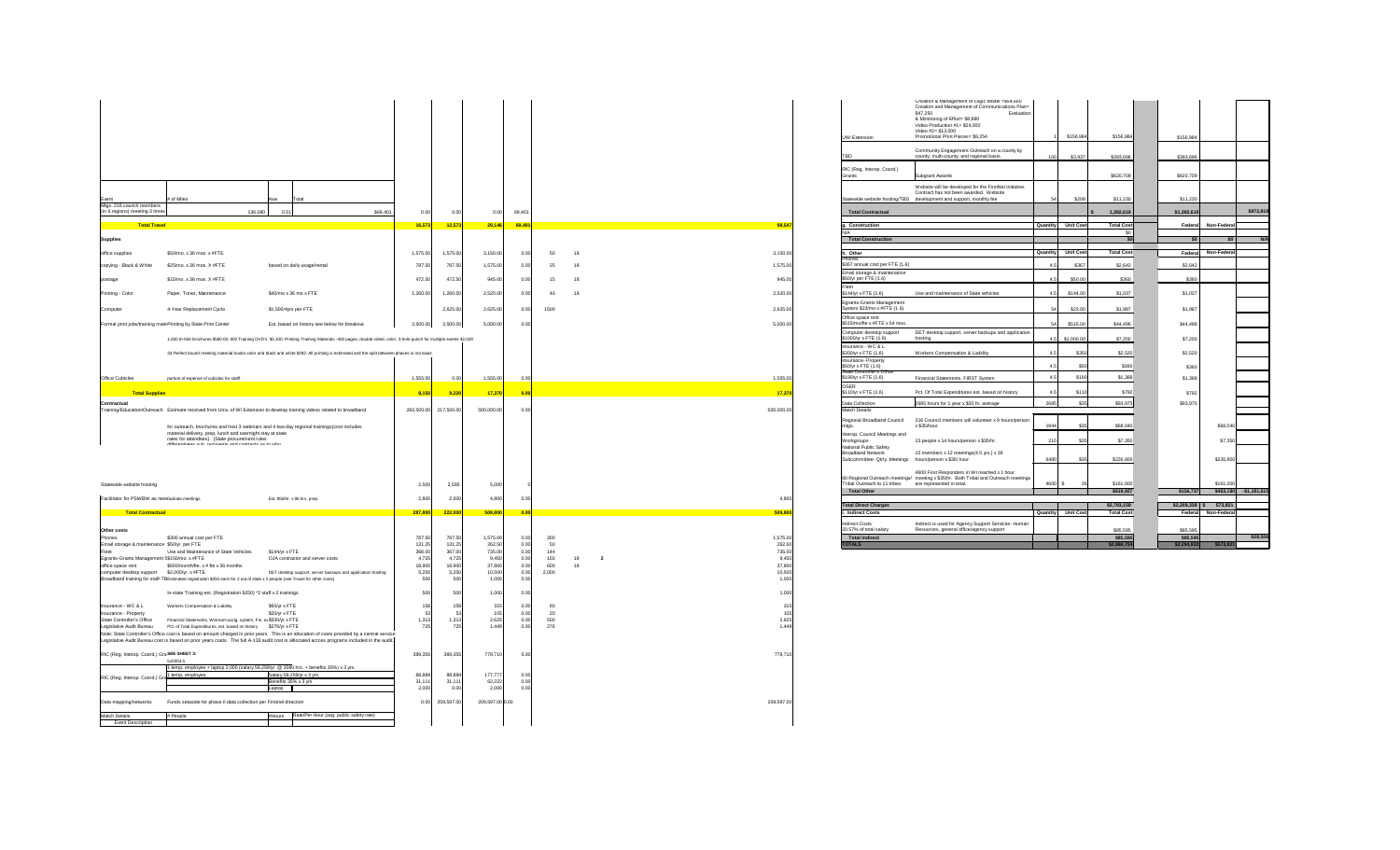|                                                               |       |        |           | Federal Award | 2,294,933 |         |  |  |           |
|---------------------------------------------------------------|-------|--------|-----------|---------------|-----------|---------|--|--|-----------|
| Match required: 573,733                                       |       |        |           |               |           |         |  |  |           |
|                                                               |       |        |           |               |           |         |  |  |           |
| TOTAL MULTI-YEAR BUDGET                                       |       |        |           |               | 2,294,933 | 573,821 |  |  | 2,868,754 |
| <b>TOTAL ANNUAL COST BY PHASE</b>                             |       |        | 1,078,033 | 1,216,899     | 2,294,933 | 573,821 |  |  | 2,868,754 |
| <b>Total Other</b>                                            |       |        | 544,763   | 752,359       | 1,297,122 | 504,420 |  |  | 1,801,542 |
| \$25,200.                                                     | 20    | 720    | \$35      |               |           | 25,200  |  |  |           |
| 36 hours/person x \$35/hour =                                 |       |        |           |               |           |         |  |  |           |
| monthly meetings-20 people x                                  |       |        |           |               |           |         |  |  |           |
| Broadband Workgroup-                                          |       |        |           |               |           |         |  |  |           |
| Public Safety Wireless                                        |       |        |           |               |           |         |  |  |           |
| \$5,880.                                                      | 14    | 168    | \$35      |               |           | 5,880   |  |  |           |
| hours/person $x$ \$35/hour =                                  |       |        |           |               |           |         |  |  |           |
| Workgroups; 14 people x [12]                                  |       |        |           |               |           |         |  |  |           |
| Interop. Council Meetings and                                 |       |        |           |               |           |         |  |  |           |
| \$68,040.                                                     | 216   | 1944   | \$35      |               |           | 68,040  |  |  |           |
| hours/person $x $35/hour =$                                   |       |        |           |               |           |         |  |  |           |
| Members will volunteer x 9                                    |       |        |           |               |           |         |  |  |           |
| 216 Council<br>Mtgs.-                                         |       |        |           |               |           |         |  |  |           |
| hours * avg. \$35/hr. estimate.<br>Regional Broadband Council | 120   | - 16 I | \$35      |               |           | 67,200  |  |  |           |
| participants = 480 participant                                |       |        |           |               |           |         |  |  |           |
| 8 hours total = $16$ hrs. $\times 30$                         |       |        |           |               |           |         |  |  |           |
| 4 Two--day bootcamps, each                                    |       |        |           |               |           |         |  |  |           |
|                                                               |       |        |           |               |           |         |  |  |           |
| Responders in WI                                              | 9,660 |        | \$35      |               |           | 338,100 |  |  |           |
| individuals viewing. 9660 First                               |       |        |           |               |           |         |  |  |           |
| disciplines of public safety                                  |       |        |           |               |           |         |  |  |           |
| 3 Broadband 101 webinars all                                  |       |        |           |               |           |         |  |  |           |

Budget Amour 2,294,933 Difference 0

Match Require 573,733 Match Amount 573,821<br>Difference 573,821 Difference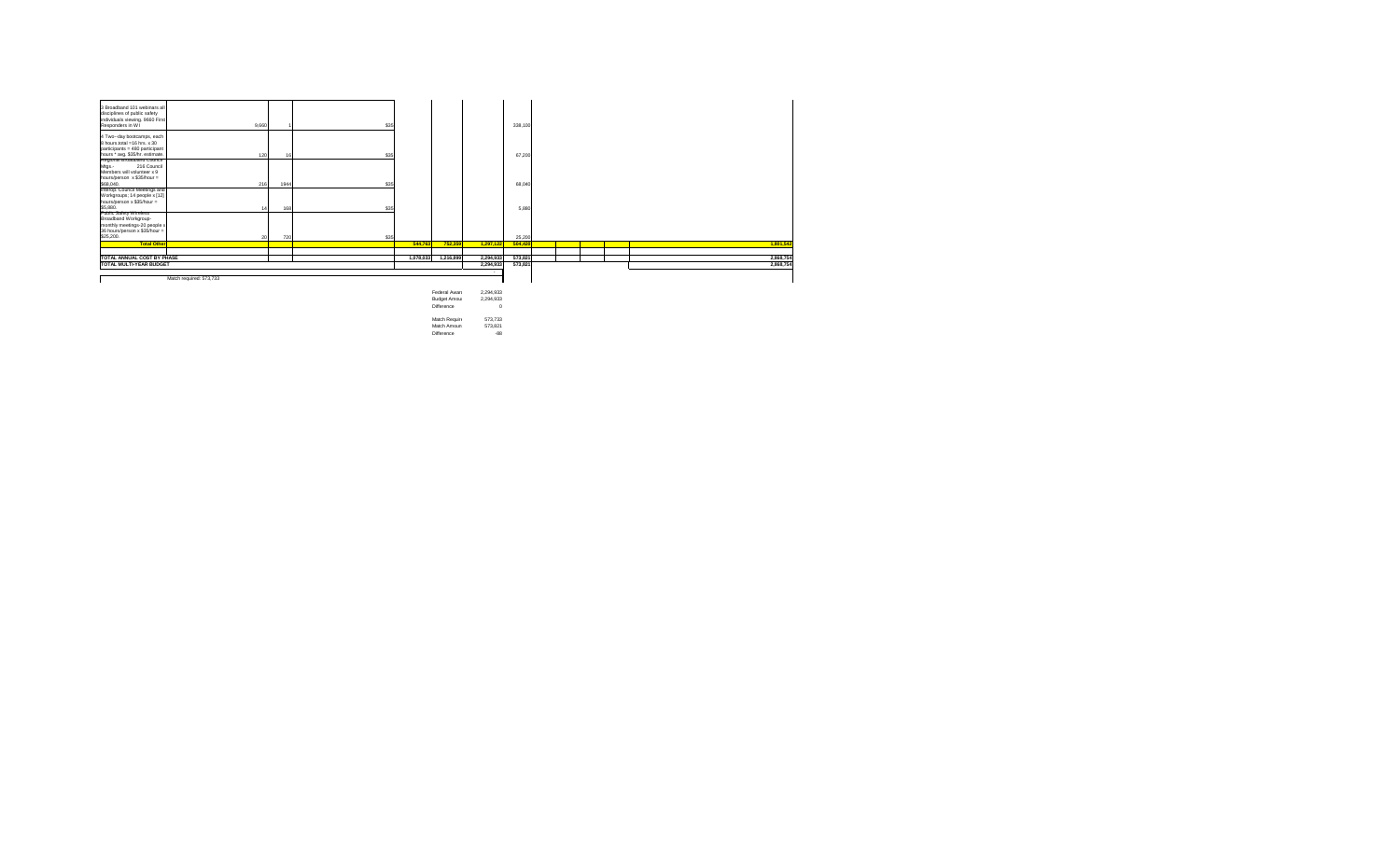|                                                                                                                                      | WI 12/1/16 REVISED 4.5 Year Budget                                                                                                                                                                           |                 | <b>Detailed Description of Budget</b> |                          |                       | <b>Breakdown of Costs</b> |                 |  |
|--------------------------------------------------------------------------------------------------------------------------------------|--------------------------------------------------------------------------------------------------------------------------------------------------------------------------------------------------------------|-----------------|---------------------------------------|--------------------------|-----------------------|---------------------------|-----------------|--|
|                                                                                                                                      | Category                                                                                                                                                                                                     |                 | (for full grant period)               |                          |                       | <b>Non-Federal</b>        | <b>Variance</b> |  |
| a. Personnel<br>Justice Program                                                                                                      |                                                                                                                                                                                                              | Quantity        | Unit Cost                             | <b>Total Cost</b>        | Federal               |                           |                 |  |
| Supervisor(SWIC)<br>(9360 hours x \$35 x 50%)                                                                                        |                                                                                                                                                                                                              | 4.5             | \$36,400                              | \$163,800                | \$163,800             |                           |                 |  |
| <b>Program and Policy Analyst</b><br>$(9360$ hours x \$23 x 50%)                                                                     |                                                                                                                                                                                                              | 4.5             | \$23,920                              | \$107,640                | \$107,640             |                           |                 |  |
| Program and Policy Analyst<br>$(9360$ hours x \$24.483 x 50%)<br><b>Grants Specialist</b>                                            |                                                                                                                                                                                                              | 4.5             | \$25,462                              | \$114,579                | \$114,579             |                           |                 |  |
| (9360 hours x \$26 x 10%)                                                                                                            |                                                                                                                                                                                                              | 4.5             | \$5,408                               | \$24,336                 | \$24,336              |                           |                 |  |
| <b>Financial Officer</b>                                                                                                             | Position will not be filled for Phase 2                                                                                                                                                                      | 1.5             |                                       | \$2,638                  | \$2,638               |                           |                 |  |
| Program Support                                                                                                                      | Position will not be filled for Phase 2                                                                                                                                                                      | 1.5             |                                       | \$998                    | \$998                 |                           |                 |  |
| Program Supervisor                                                                                                                   | Position will not be filled for Phase 2                                                                                                                                                                      | 1.5             |                                       | \$2,127                  | \$2,127               |                           |                 |  |
| <b>Total Personnel</b>                                                                                                               |                                                                                                                                                                                                              |                 |                                       | \$416,118                | \$416,118             | \$0                       | \$416,118       |  |
| b. Fringe Benefits                                                                                                                   |                                                                                                                                                                                                              | <b>Quantity</b> | <b>Unit Cost</b>                      | <b>Total Cost</b>        | Federal               | <b>Non-Federal</b>        |                 |  |
| State approved agency fringe<br>rate: FTE Fringe Benefits<br>includes all staff.                                                     | Fixed portion of 23.62% for Health<br>Insurance Life Insurance, Unemployment<br>and Worker's Comp<br>Insurance.FICA/Medicare of 7.65%.<br>Retirement of 6.8% and Sick Leave<br>Conversion of 1.2%            | 4.5 years       | 39.27%                                | \$163,410                | \$163,410             |                           |                 |  |
| <b>Total Fringe Benefits</b>                                                                                                         |                                                                                                                                                                                                              |                 |                                       | \$163,410                | \$163,410             | \$0                       | \$163,410       |  |
| c. Travel                                                                                                                            |                                                                                                                                                                                                              | Quantity        | <b>Unit Cost</b>                      | <b>Total Cost</b>        | Federall              | <b>Non-Federal</b>        |                 |  |
|                                                                                                                                      | est. 4 out of state (\$600 flight, \$450 room,<br>Broadband Training for staff-TBD \$200 meals, \$50 incidentals) x 3 people<br>travel and meals using approved state rate.                                  |                 | $4$ \$3,900.00                        | \$15,600                 | \$15,600              |                           |                 |  |
| Staff meetings around the state<br>National Trainings, FirstNet<br>meetings, and Association<br>meetings<br>Nationwide Public Safety | 230 miles r.t. x .51/mile x 81 meetings over<br>4.5 yrs.                                                                                                                                                     | 81              | \$117                                 | \$9,477                  | \$9,477               |                           |                 |  |
|                                                                                                                                      | 30 meetings x \$9 lunch while in travel<br>status                                                                                                                                                            | 30              | \$9                                   | \$270                    | \$270                 |                           |                 |  |
|                                                                                                                                      | 5 overnight stays at \$70 each                                                                                                                                                                               | 5               | \$70                                  | \$350                    | \$350                 |                           |                 |  |
|                                                                                                                                      | Flights, meals, lodging, for 3 staff<br>members. 3 staff at average cost of travel<br>of \$833/trip. Trainings and meetings may<br>consist of SPOC meetings, Region V<br>meetings, and Association meetings. | 20              | \$2,500                               | \$50,000                 | \$50,000              |                           |                 |  |
| <b>Broadband Network</b><br>Subcommittee and<br>Interoperability Council- Qtrly.<br>Meetings                                         | 31 members+ 4 non-voting members<br>meeting 9 times per year (avg.) x 4.5 yrs.<br>Avg. 140/mile roundtrip at state mileage<br>rate of .51/mi<br>216 council members meeting 3.5 times                        | 198,450         | \$0.51                                | \$101,210                |                       | \$101,210                 |                 |  |
| Regional Broadband Council<br>mtgs.<br><b>Total Travel</b>                                                                           | (avg.) per year x 4.5 years. Avg. 70/mile<br>roundtrip at state mileage rate of .51/mi<br>Subtract \$1,045 to get back to previous<br>match total budgeted by the state.                                     | 238,140         | \$0.51                                | \$120,406<br>\$297,313   | \$75,697              | \$120,406<br>\$221,616    | \$297,313       |  |
| d. Equipment                                                                                                                         |                                                                                                                                                                                                              | <b>Quantity</b> | <b>Unit Cost</b>                      | <b>Total Cost</b>        | Federal               | <b>Non-Federal</b>        |                 |  |
| N/A                                                                                                                                  |                                                                                                                                                                                                              | 01              | \$0                                   | \$0                      | \$0                   |                           |                 |  |
| <b>Total Equipment</b><br>e. Supplies                                                                                                |                                                                                                                                                                                                              | <b>Quantity</b> | <b>Unit Cost</b>                      | \$0<br><b>Total Cost</b> | \$0<br><b>Federal</b> | \$0<br><b>Non-Federal</b> | N/A             |  |
| copying- Black and White<br>\$20/mo. X 54 mos. X #FTE (1.6)                                                                          |                                                                                                                                                                                                              | 0               | \$20                                  | \$0                      | \$0                   |                           |                 |  |
| <b>Office Supplies</b><br>\$50/mo x 54 mos. x #FTE (1.6)                                                                             |                                                                                                                                                                                                              | 0               | \$50                                  | \$0                      | \$0                   |                           |                 |  |
| Printing - Color<br>Paper, Toner, Maintenance                                                                                        |                                                                                                                                                                                                              |                 |                                       |                          |                       |                           |                 |  |
| \$37/mo x 54 mo x #FTE (1.6)<br>postage                                                                                              |                                                                                                                                                                                                              | 54              | \$37                                  | \$3,187                  | \$3,187               |                           |                 |  |
| \$1/mo x 54/mos x #FTE (1.6)<br>Computer                                                                                             |                                                                                                                                                                                                              | 54              | \$1                                   | \$86                     | \$86                  |                           |                 |  |
| \$1626                                                                                                                               | 4- Year Replacement Cycle<br>Cubicle cost and setup charge for 4 staff<br>members. One-time charge due to office                                                                                             |                 | \$1,626                               | \$1,626                  | \$1,626               |                           |                 |  |
| <b>Office Cubicles</b><br><b>Total Supplies</b>                                                                                      | move.                                                                                                                                                                                                        | 4               | \$389                                 | \$1,557<br>\$6,457       | \$1,557<br>\$6,457    |                           | \$6,457         |  |
| Contractual                                                                                                                          |                                                                                                                                                                                                              | Quantity        | <b>Unit Cost</b>                      | <b>Total Cost</b>        | Federal               | <b>Non-Federal</b>        |                 |  |